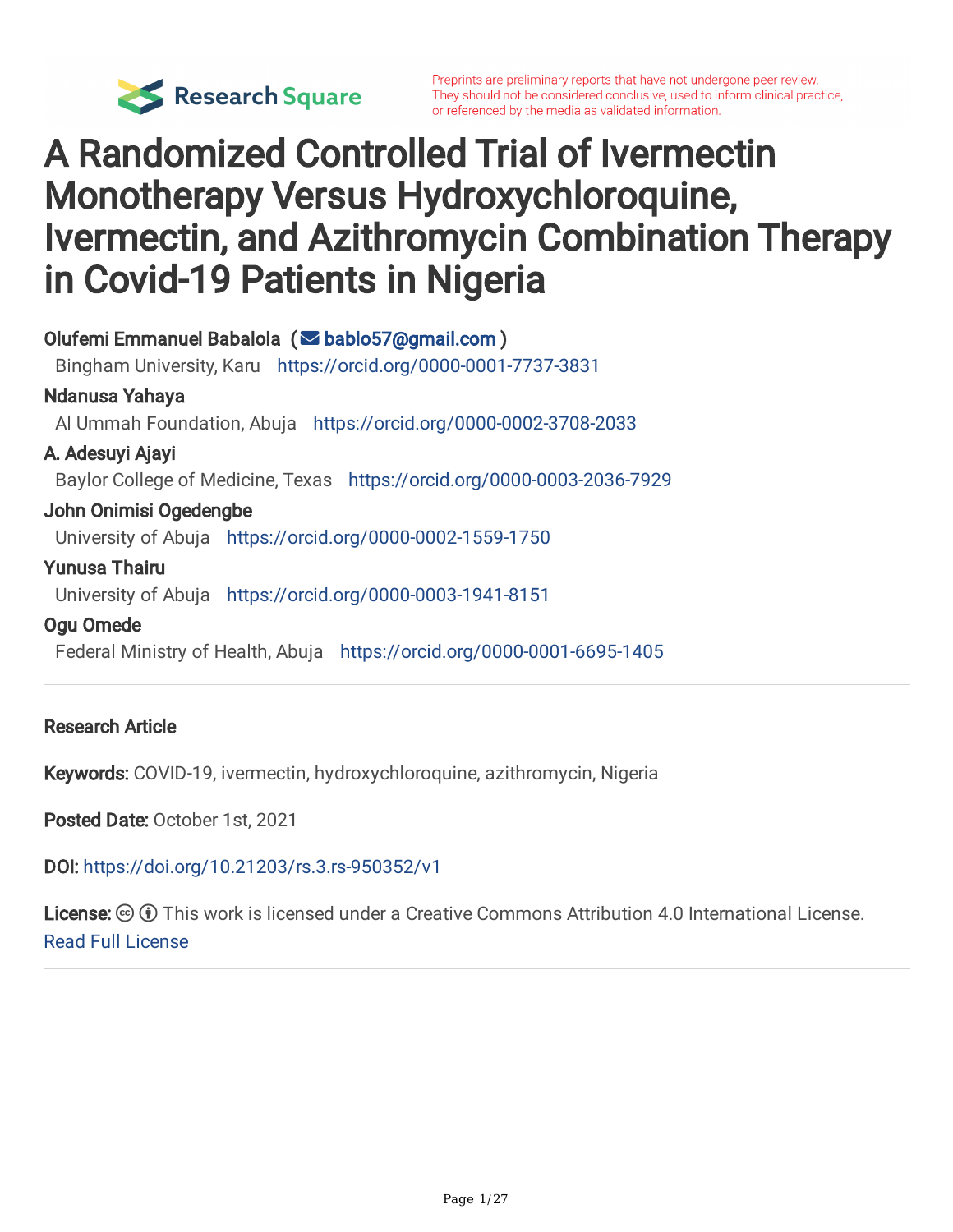## Abstract

The efficacy of ivermectin (IVM) against SARS-CoV-2 has been demonstrated in vitro, while several clinical studies suggest that it is efficacious and safe in reducing morbidity and mortality. Hydroxychloroquine HCQ, IVM and azithromycin AZM (HIA therapy) are being used in several low- and middle-income countries (LMICs) where more expensive medications such as remdesivir are out of reach. In this study, we set out to compare the efficacy of IVM monotherapy with HIA combination therapy.

Methods: This was a single-blind, randomized control trial of 2 parallel groups of COVID-19-positive Nigerians. Thirty patients received ivermectin 200 mcg/kg daily for five days, while 31 patients received HIA triple therapy. The viral cycle threshold (Ct) at pretreatment baseline and days 2, 5 14 and 21 were measured for the E- and N-genes.  $SPO<sub>2</sub>$  was assessed on a daily basis, while inflammatory markers erythrocyte sedimentation rate (ESR), C-reactive protein, and D-dimer and neutrophil/lymphocyte ratios (NLRs) were assessed at baseline and day 7. Clinical status was self-assessed daily on a Likert scale.

Results: Two-way repeated measures analysis of variance (RAMOVA) did not show any difference between the two groups. However, there was a significant time effect (improvement over time) for SPO<sub>2</sub>, Ct N-gene, Ct E-gene and clinical status in both groups and significant reductions in inflammatory markers by day 7. (P<0.0001).

Conclusions: AZT + HCQ may be a redundant adjuvant in COVID-19 therapy. Improvements noted are likely due in large part to ivermectin virucidal and anti-inflammatory actions.

## Introduction

The WHO declared a COVID-19 pandemic caused by the SARS-CoV-2 virus on March 11, 2020,<sup>1</sup>. Since then, there have been global and massive disruptions in economic, transportation, social interaction, political, and health care delivery that have been unprecedented and unparalleled in recent human history. As of September 2021, more than 223 million people have been infected with more than 4.6 million mortality<sup>2</sup>. Robust measures, including vaccinations<sup>2,</sup> have become available to stem community transmission of the SARS-CoV-2 virus and especially the more contagious delta variant of SARS-CoV2<sup>3</sup>. Recovery from the pandemic has, however, been slower than anticipated, owing to a combination of vaccine hesitancy in high-income countries and by resource limitation and vaccine insufficiency for the eligible population in low- and middle-income countries (LMICs). Other measures, in addition to public health modalities, including chemoprophylaxis and continued treatment of COVID 19 with a variety of repurposed drugs or their combinations, have therefore been employed. We have previously reported the beneficial effects of ivermectin in mild to moderate COVID-19 patients in a randomized controlled doubleblind, dose-response study<sup>4</sup>. We have also hypothesized the putative utility of an additive combination of ivermectin with a novel antiviral drug, molnupiravir<sup>5</sup>. After the publication of Gautret et al <sup>6</sup> and Raoult et al <sup>7,</sup> among others, doctors in many LMICs, including in Nigeria, prescribed a cocktail of ivermectin (IVM) combined with hydroxychloroquine (HCQ) and azithromycin (AZT) to treat early or mild COVID-19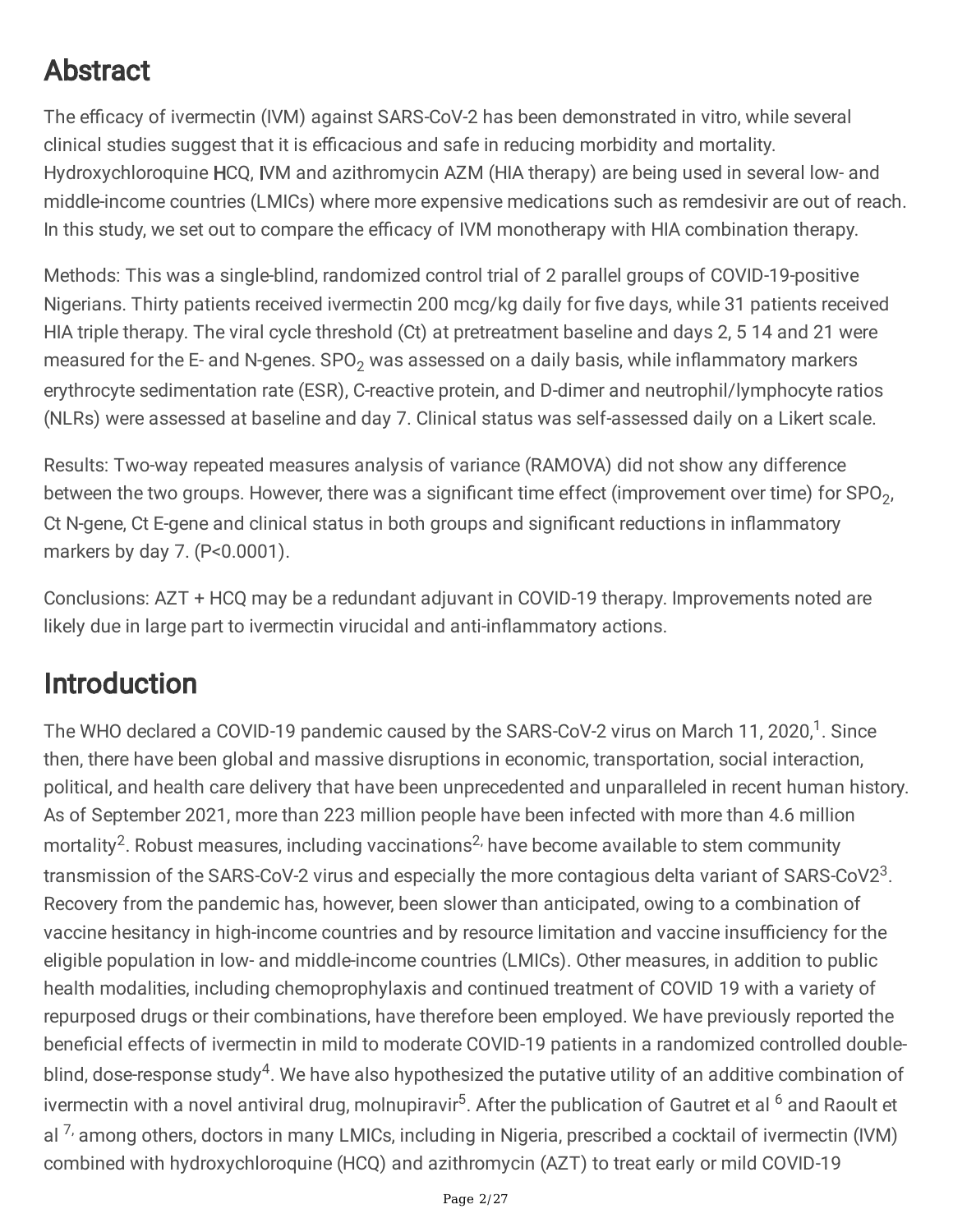patients. Other studies have, however, suggested that HCQ is not as useful as postexposure prophylaxis and may be associated with ECG anomalies in a proportion of patients  $8,9$ .

Ivermectin has an in vitro IC50 for SARS-CoV-2 in Vero-SLAM cells of 2.<sup>4 µM10</sup> and exerts inhibitory SARS-CoV-2 effects by multifarious mechanisms, including blocking viral entry, inhibiting viral nuclear transport by importin alpha and beta, and inhibiting RNA-dependent RNA polymerase (RdRp).<sup>11</sup>

Chloroquine (CQ) and HCQ have IC50 values for the inhibition of SARS-CoV-2 in vitro of 42-56.8 µM and 9.2-11.2 µM, respectively<sup>12</sup>, but CQ does not inhibit SARS-CoV-2 infection in human lung cells<sup>13</sup>. The mechanisms of SARS-CoV-2 replication inhibition by CQ/HCQ include blockade of viral cell invasion via lipid rafts, interference with viral endocytosis, binding to ACE2 and viral spike protein, blockade of endosomal acidification, and sequestration of zinc ions that block SARS-CoV-2 RdRp.<sup>14</sup>

Azithromycin (AZT) is a macrolide antibiotic that has been reported to inhibit SARS-CoV-2 in vitro in Vero cells and in Caco-2 cells<sup>15</sup>. AZT has an IC50 of 2.1  $\mu$ M, which is not dissimilar from the molar value for IVM<sup>16</sup>. It is a weak base and thus inhibits the acidic-dependent uncoating and endocytosis of the SARS-CoV-2 virus. AZT binds the spike protein S, thereby reducing binding to the ACE2 receptor and limiting viral entry. The drug amplifies host antiviral defence through an increase in interferon (IFN) and inhibition of IL-6 production.<sup>17</sup>

There are reports of the additive or synergistic combination of AZT + HCQ in clinical trials in COVID 19,<sup>18,</sup> even as other clinical trials, such as the RECOVERY Collaborative Group, showed no efficacy of HCQ in hospitalized COVID 19 patients.<sup>19</sup> These disparate findings make it imperative to assess the additive or synergistic actions, if any, of the combinations of repurposed drugs used in COVID 19 treatment.

The purpose of the present study was to examine and compare the clinical, virological and antiinflammatory effects of ivermectin alone compared to ivermectin + HCQ + AZT triple therapy (HIA triple therapy or IVM+) in RT-PCR and SARS-CoV-2-positive patients with COVID-19 in a randomized controlled trial.

#### **Hypothesis**

Null hypothesis (H<sub>0</sub>): A combination of ivermectin and HCQ+A is not more efficacious in the treatment of patients with virology-proven COVID-19 disease than ivermectin alone.

Alternative Hypothesis (H<sub>a</sub>): A combination of ivermectin and HCQ is more efficacious in the treatment of patients with virology-proven COVID-19 disease.

## Materials And Methods

Approval to carry out the research was obtained from the University of Abuja Health Research Ethics Committee. The study adhered to the tenets of the Declaration of Helsinki.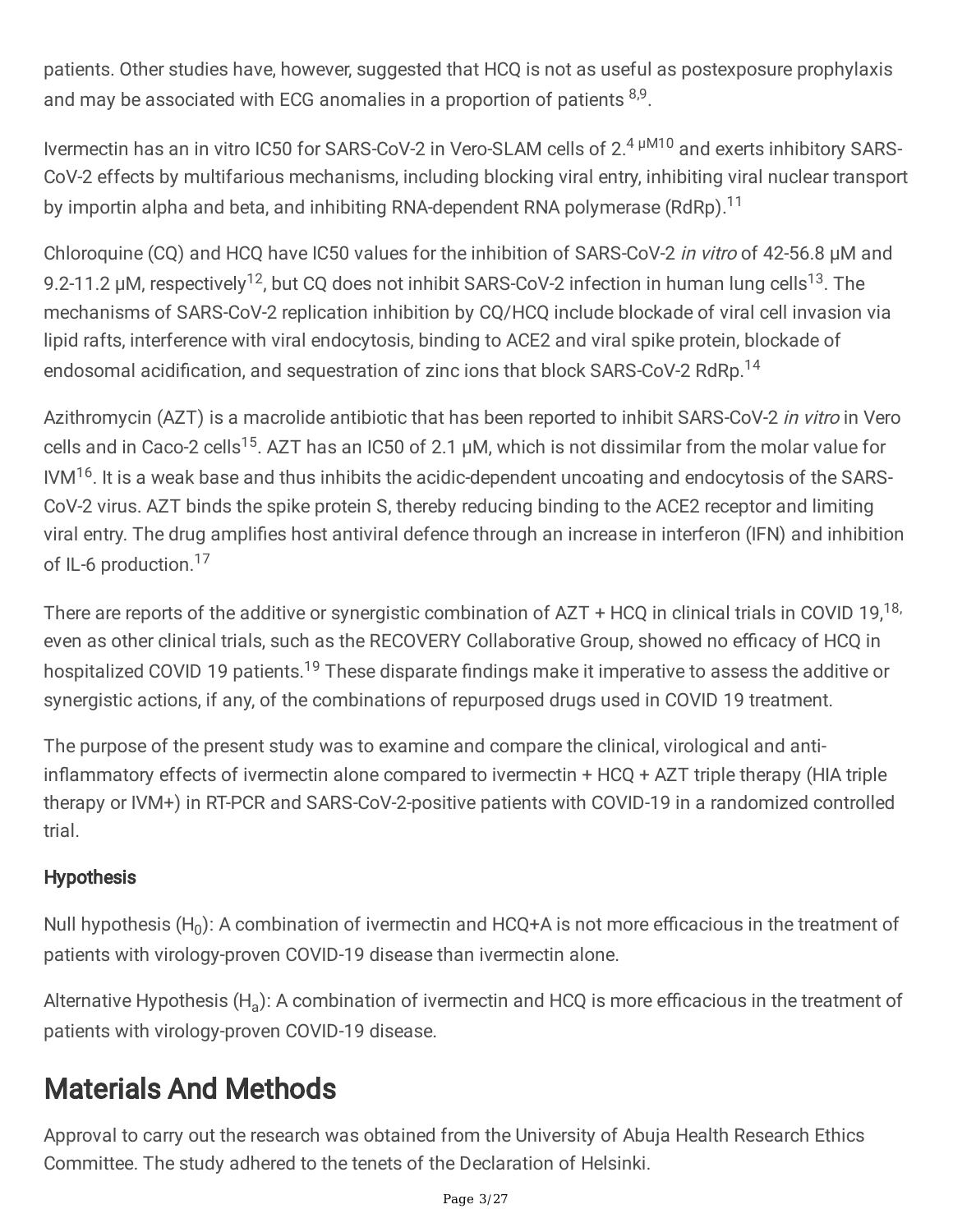(https://www.wma.net/policies-post/wma-declaration-of-helsinki-ethical-principles-for-medical-researchinvolving-human-subjects/)

Cases were enrolled between May 2 and June 11, 2021.

### Inclusion criteria

Consecutive COVID-19-positive patients of all ages and gender notified to the Federal Capital Territory COVID-19 Control Center based in Gwagwalada were eligible for inclusion in the trial, provided informed consent was not withheld.

### Exclusion criteria

Lack of a positive COVID-19, refusal to give informed consent, pregnancy, history of heart disease and known or reported allergy to any of the trial medications.

# Study design

This was a single-blind, randomized, parallel group study of 2 groups of COVID-19-positive Nigerian patients with 30/31 subjects in each treatment arm. These are designated arms 'A' and 'B'

- A. Thirty patients received ivermectin 200 mcg/kg daily for five days.
- B. 31 patients received HIA triple therapy
- a. Hydroxychloroquine 200mg per day for three days
- b. **Ivermectin** 200mcg/kg daily for five days,
- c. Azithromycin 500mg per day for three days

All three are together referred to as HIA triple therapy.

The average weight in the trial was 69.3 kg, ranging from 51-86 kg. Based on the weight, the patients required an average of 5 tablets of 3 mg of ivermectin (15 mg) daily. (Range 12-21mg daily)

Patients across the board were also availed Standard of Care for Covid-19 patients in Nigeria including Zinc Sulfate, and vitamin C. The use of Ventilators and Oxygen was applied as needed. Three patients required oxygen therapy, one in the IVM group and two in the IVM+ group. They had baseline  $SPO<sub>2</sub>%$ (percentage saturation of oxygen in the blood) values of 94, 78 and 89, respectively.

Patients were to have ECG performed in case they developed palpitations. None of the patients required this.

A GeneXpert machine was used to measure quantitative reverse transcriptase polymerase chain reaction (qRT-PCR). Two different RNA particles were measured: the N-gene (nucleocapsid) and the E-gene (envelope). A semiquantitative measure of cycle threshold (Ct) values was assessed. (Time to detection is quantified by the machine. The longer it takes, the lower the viral load) All two marker genes must be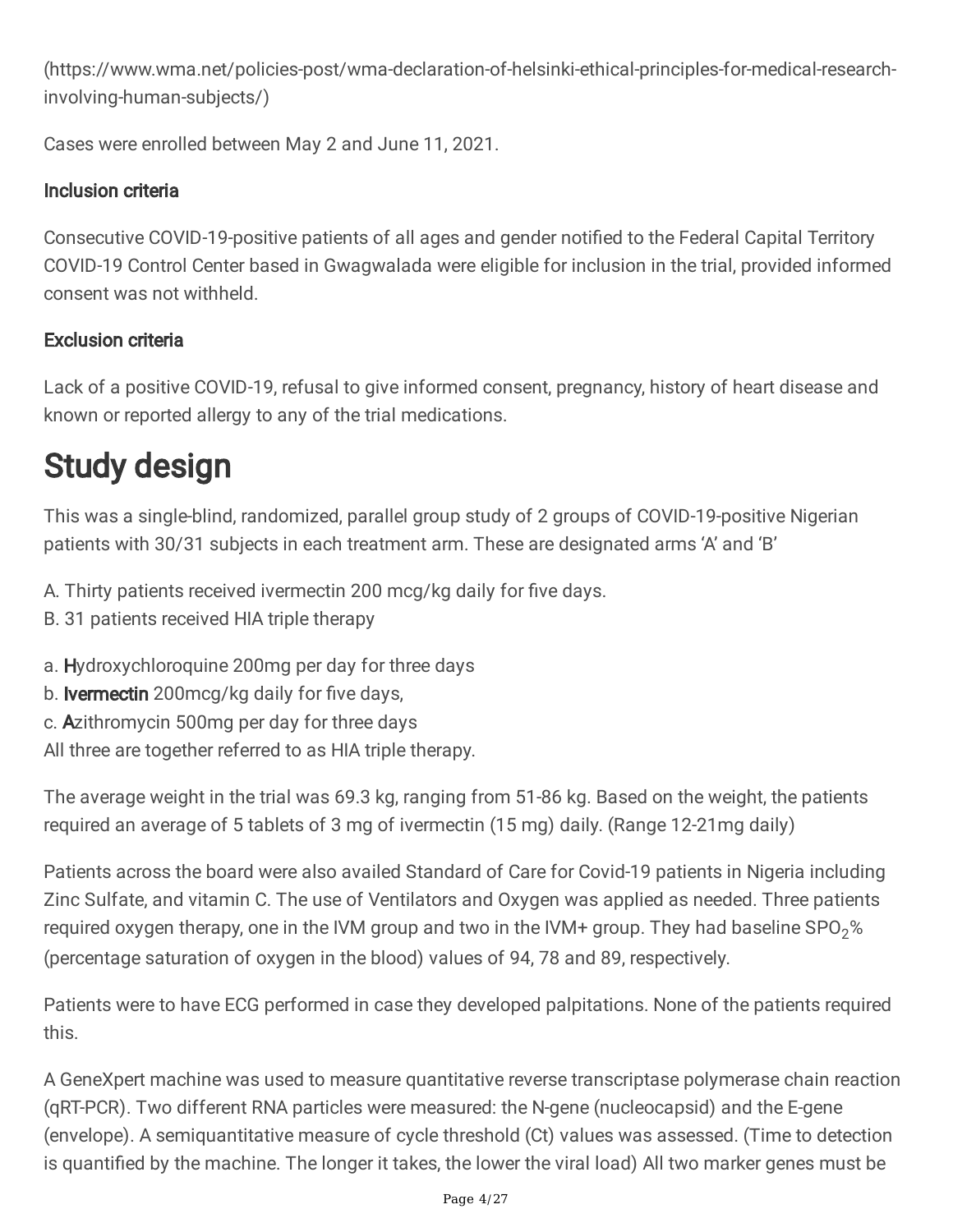negative before a patient is deemed negative for SARS-CoV-2. A Ct of 38 or more is regarded as negative for the E-gene, while a Ct of 40 or more is regarded as negative for the N-gene.

# Sample size determination:

The study was designed to detect a difference of 15% in the negativity rate by day 5 after dosing between the two arms<sup>4</sup> using the Wang and Chow formula,<sup>20</sup> giving a total of 58 patients who were rounded up to 60. However, 65 patients were recruited in the end, of whom 4 were dropped as a result of allergy to HCQ.

#### Randomization

A standard clinical pharmacological randomization tool was applied. Sequential patients were assigned by chance to one of 2 treatments, A, B. Patients were asked to select from a pot of rolled papers labelled A or B. The numbers of A = B. This sequence was followed until the sample of 30/31 was attained in each of the 2 groups.

#### **Blinding**

This was designed as a single-blind trial. The study was unmasked at the end of the trial after the analysis. However, arrangement was in place to unmask the trial in the event of a very serious adverse event.

#### Parameters measured

1. Viral load was assessed at enrolment (baseline) day 0, day 5, day 14 and day 21 after dosing. The proportions with negative PCR outcomes at days 5, 14 and 21 were assessed for the two groups.

2.  $SPO<sub>2</sub>$ % was assessed using a pulse oximeter on a daily basis at the same time of the day. 3. Symptom check list was assessed at baseline. These included the following: Respiratory symptoms: Cough.

GIT symptoms: Nausea, vomiting, diarrhea, abdominal pain.

CVS: Tiredness, lassitude, dyspnea

CNS: Headache, Anosmia, Ageusia.

MSS: Myalgia

The following serious adverse events were monitored: dizziness, diarrhea, vomiting, nausea, appetite loss, stomach pain, tiredness, others (to be specified)

4. Inflammatory markers were measured at baseline and day 7. These were erythrocyte sedimentation rate (ESR), C-reactive protein (CRP), and D-dimer.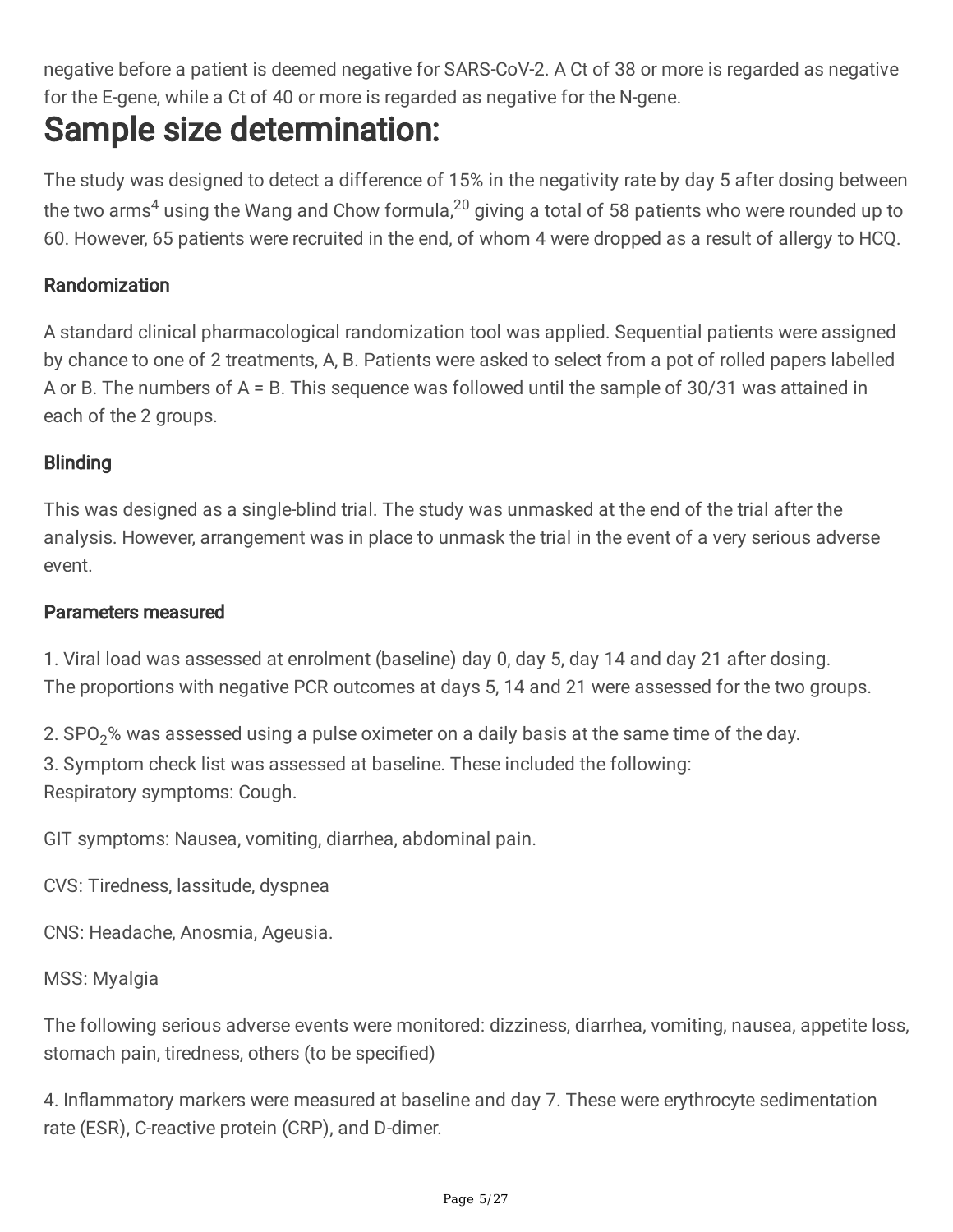5. Hematological variables were measured at baseline and day 7, including hemoglobin, white blood cells, neutrophils, lymphocytes and platelet count. The neutrophil/lymphocyte ratio (NLR) was assessed as a measure of systemic inflammation.

# Statistical analyses

Data were gathered into Android tablets on the JotForm platform and uploaded in real time to the internet cloud, making it accessible by all researchers on the team. The data were ultimately translated into Excel and cleaned. Data were subsequently updated into the STATA analysis package Stata/IC 16.1 for Mac (Intel 64-bit) and prepared for analysis.

Descriptive and inferential statistics (both parametric and nonparametric) were performed. Analysis of variance/Student's t-test and the chi-squared test were performed to assess the effects of treatment on

- 1. Change in Viral load over time
- 2. Change in Oxygen saturation over time
- 3. Proportion negative at fixed end points.
- 4. Change in the levels of inflammatory markers and hematological variables.
- 5. Change in clinical status over time using Likert scale: 1 Much worse/Very Bad; 2 Worse/Bad; 3 No change/average; 4 Improved/Good; 5 much improved/Very good.

6. Disposition of patients was assessed on a daily basis with regards to whether 1. treatment is maintained, 2. patient is well enough to be discharged from active care, 3. patient is referred for further treatment in intensive care, or 4. the patient is deceased.

Repeated measures analysis of variance (RAMOVA) was carried out to simultaneously measure treatment (A v B) differences as the treatment effect and changes over time as the TIME effect. Time × treatment interaction (whether treatment effects vary with time) was measured simultaneously on all test subjects at once for parameters indicated.

Statistical rejection of the null hypothesis was p < 0.05, and the 95% confidence intervals were quoted.

A serious adverse event form was designed and completed for every case enrolled in the trial. A detailed clinical description of such adverse events was captured and evaluated. Immediate steps were taken to ameliorate such incidents.

# **Results**

The baseline values for both arms of the study were compared to assess the adequacy of randomization. (Table 1). The findings suggest that there were no significant differences in the two groups (ivermectinonly IVM and the HIA triple therapy (IVM+) group) with regard to all the variables. Age and sex were similar, as were dose of ivermectin based on weight, need for supplemental oxygen, and need for ventilator. None of the patients had been vaccinated. Hematological indices such as hemoglobin, white blood count, lymphocyte and neutrophil count, neutrophil/lymphocyte ratio, and platelet count were comparable for both groups. There was also no difference with regard to viral load at baseline for either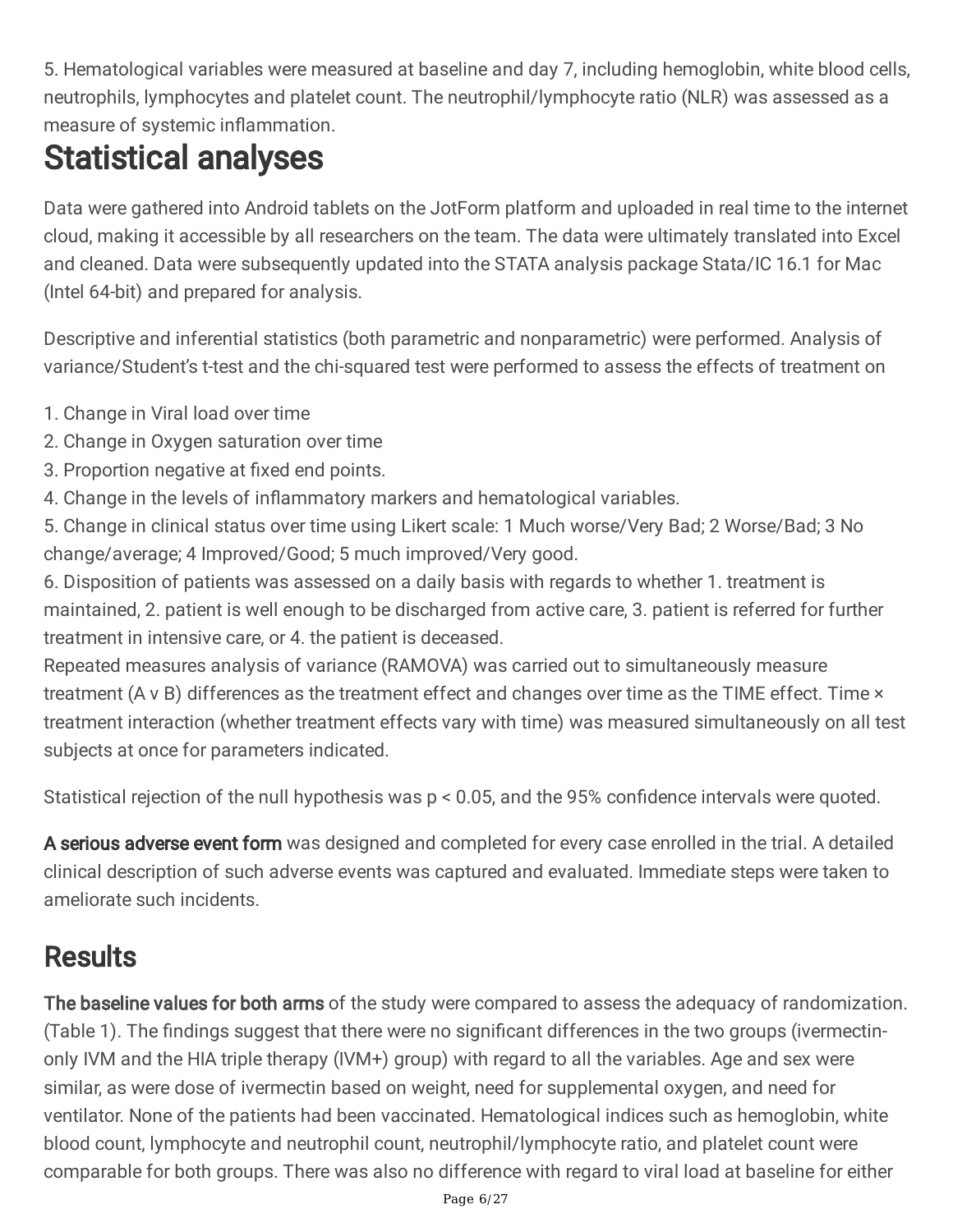the N-gene or E-gene. Inflammatory markers such as ESR, C-reactive protein, and D-dimer values were also similar in both groups. SPO<sub>2</sub> was slightly higher for the ivermectin only (IVM) group (93.8% versus 92.0%), but the difference was not statistically significant (P=0.09). Clinical symptoms at baseline, such as diarrhea (23.7%), anosmia (20%), ageusia (18%), dyspnea (25%), headache (50%) and cough (72.1%), were similar in both groups. Therefore, cough was the most common symptom with which patients presented but was slightly less common in the IVM group.

#### Description of the study population (Table 1)

Considering the two groups together, the average age of participants was 40.4 years, with more males (63%) than females. Figure 1 depicts the age distribution of the study participants. This indicates that the modal age group is between 25-30 years.

Based on the weight, the patients required an average of 5 tablets of 3 mg each (15 mg) daily. The hematological indices were within normal limits at baseline. These included hemoglobin Hb, white blood cell WBC count, lymphocyte count, neutrophil count, neutrophil to lymphocyte ratio NLR, and platelet count. Viral loads at baseline were moderately high, with mean CT counts of 26.5 and 21 for the N and E genes, respectively. All these indices were similar in both groups.

With regard to the inflammatory markers, erythrocyte sedimentation rate ESR was within the normal range, but the C-reactive protein CRP was higher than normal at 14.6 mg/l compared with a normal range of less than 10 mg/l.

D-dimer is the degradation product of factor XIII crosslinked fibrin. It reflects ongoing activation of the hemostatic system. The reference concentration of D-dimer was < 250 ng/mL.

A mean study D-dimer level of 222.2 ng/ml was thus within normal limits.

Mean entry SPO<sub>2</sub>% was low at 92.9%. Three of the patients had entry values of less than 80.

In the federal capital territory where this study took place, there were six area councils (local governments). The most urbanized local governments are the Abuja Municipal Area Council (AMAC) and Gwagwalada Area Council, where the teaching hospital and the main COVID isolation center are located. The majority of the patients come from these two urbanized area councils (local governments). (Figure 2).

#### Differential change in parameters with time over the two arms.

Table 3 quantifies changes over time, particularly between baseline and day 7. (Except for viral gene CT, which compares baseline and day 2).

A repeated measures analysis of variance (RAMOVA) was carried out on the cycle threshold times for the N- and E-genes, taking into account baseline (day 0), day 2, day 5 and day 14. There was a steady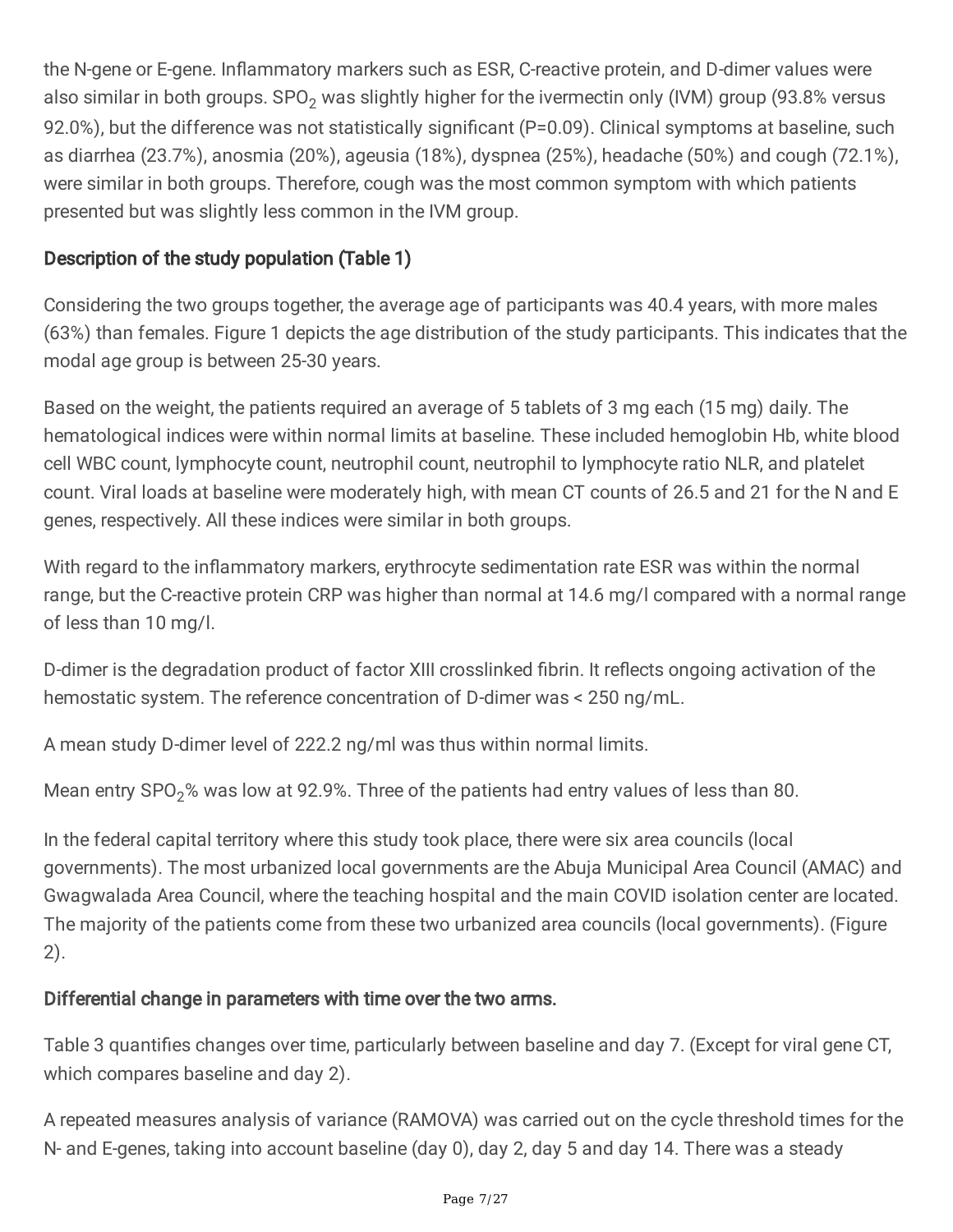increase in CT values in both arms of the study. This increase was already significant by day 2. (P<0.0001). Figures 3 and 4 indicate changes in the N-gene and E-gene cycle thresholds, respectively, over time using adjusted predictions of treatment-by-day interactions with 95% confidence interval error bars. In both situations, there was no treatment difference between the IVM and IVM+ groups. However, there is a significant time effect P<0.0001.

Table 2 indicates the progression of the PCR test change from 'positive' to 'negative' as the days went by. This assumes a cutoff of N-Ct > 38 and E-Ct > 40. negative, one in each arm. (Other authors use a cutoff point of >35 Ct as negative) RAMOVA of the N-Ct and E-Ct genes time-treatment interactions suggested that there was no treatment difference between the two arms, but there was a time effect in both arms, P<0.0001. There was also minimal time x treatment interaction. See figures 3 and 4

Changes in SPO<sub>2</sub>%: RAMOVA analysis suggested that there was a significant time effect in both arms with a steady increase in SPO<sub>2</sub>%, P<0.0001. There was a weak treatment x time interaction (P=0.10) from the likelihood ratio test. However, there was no significant treatment difference between the two arms (P=0.797). See figure 5.

Changes in laboratory parameters (Table 3).

Inflammatory markers: For the two arms of the study, there was a statistically significant drop in the levels of all inflammatory markers by day 7 relative to baseline. (ESR P<0.0025, D-dimer P<0.0001and CRP, P<0.0001). (Figures 6,7,8). The drop was steeper in the IVM arm (except for CRP, where the drop was parallel), but the difference between the two groups was not statistically significant at baseline or by day 7.

Hematological variables were assessed. There was an insignificant drop in hemoglobin levels by day 7 in both arms (P= 0.138). However, there was a significant drop in the WBC count overall (P<0.0002), with a similar degree of drop in both arms.

Overall, there was no statistically significant decrease in the lymphocyte count. However, there was a slight increase in the IVM arm of 0.27 X 10<sup>9</sup> cells/l as opposed to a decrease in the IVM+ arm (2.2 X 10<sup>9</sup>). This difference in direction did not achieve statistical significance (P=0.233). Difference -3.16, 95% CI -8.42-2.49

There was, however, a significant decrease in the neutrophil count across both arms compared to baseline (P=0.0006), with a consequent decrease in the neutrophil to lymphocyte ratios, more so in the IVM arm. 0.23 versus 0.08.

There was also a significant drop in the platelet counts across arms (P<0.0001) more so in the IVM arm (47% drop) than in the IVM+ arm (18.7% drop). However, the difference in percentage drop did not achieve statistical significance. (p=0.155). See Figure 9. (Actual difference was 25.8 95% CI -10.0-61.8)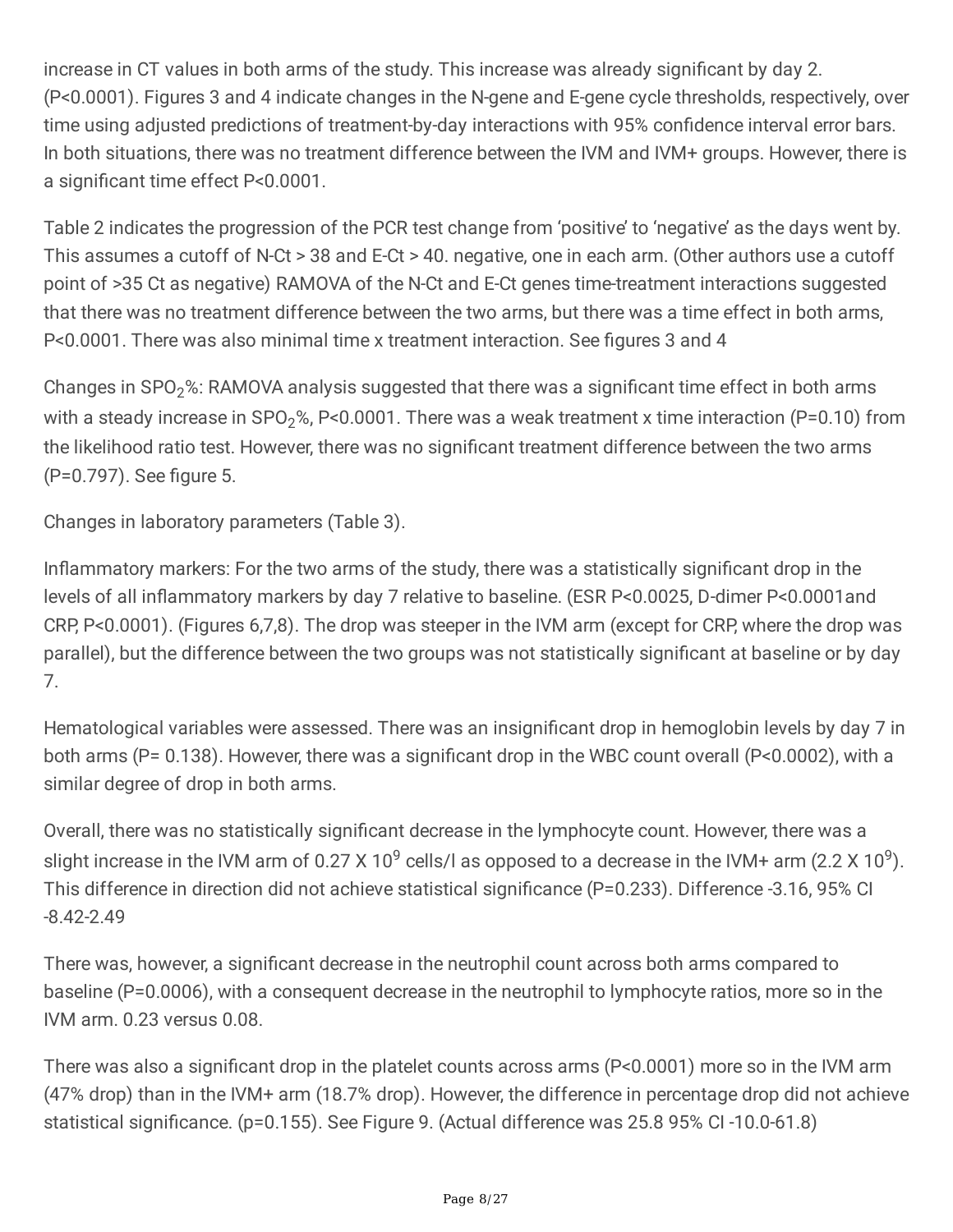Change in Clinical status with time. Figure 10. The clinical status was reported by the patients on a Likert scale in response to the question 'How do you feel today?' ranging from 1 (much worse) to 5 (much improved). Figure 10 indicates that in both arms, there was steady progress in mean wellness scores. Assuming no time treatment/interaction, there was no difference between the two groups (P=0.760). However, there was a significant improvement with time in both arms. P= 0.102 by day 2 and P=0.000 by day 5. By day 11, the average Likert score was over 4.5 in both arms and marginally higher in the IVM+ arm (P=0.0731).

The likelihood of being discharged by day 7 in either arm of the study: Patients were discharged after a negative PCR test, their perception of wellness, and the absence of concerning signs and symptoms such as fever, cough, myalgia and malaise. Sixty-three percent of patients in the IVM arm were discharged, compared to 44% in the IVM+ arm by day 7. OR 2.13 (95% CI 0.63-7.27) p=0.172. Thus, there is a weak suggestion that patients are more likely to be discharged by day 7 in the IVM arm, but this did not achieve significance. (Table 4)

Complaints/adverse events were recorded on a daily basis and are depicted in Figure 11. It is difficult to know which complaints are due to the disease and which are due to the drug, but all are assessed together. A total of 11 patients had complaints of one form or the other on the first day of treatment, 8 in the IVM group and 3 in the IVM+ group. Complaints in the IVM group included tiredness (4) and stomach pain, nausea, vomiting and dizziness. Only 3 people had complaints of stomach pain in the IVM+ group. By day 2, 4 people still complained of tiredness, and two of stomach pain in the IVM arm, while 3 people complained of tiredness in the IVM+ arm. There was an overall decrease in the number of complaints by day 5, by which time only 3 people complained.

Overall, there were 23 complaint events in the IVM group compared to 14 in the IVM+ group. However, four subjects in the IVM+ group had been dropped from the study because of reaction to HCQ and did not form part of this analysis. Their reaction, mainly consisting of itchiness, had not responded to loratadine. Two other subjects developed severe itching around the armpits attributable to HCQ but were successfully treated with Loratadine and so continued in the study and formed part of this analysis.

### **Discussion**

The clinical, virological, inflammatory, and respiratory (SPO<sub>2</sub>%) comparative assessments, which are hard end points of our randomized controlled study, did not show a significant difference between IVM monotherapy and HIA triple therapy in RT-PCR-positive COVID-19 patients. This finding indicates that a combination of AZT + HCQ did not confer any additive benefit to IVM in virucidal action against SARS-Cov-2. The results, however, confirm and extend our earlier results on the anti-SARS-CoV-2 efficacy of ivermectin alone<sup>4</sup>.

In this study, we demonstrate further that ivermectin alone or with HIA rapidly increased the cycle time (Ct) of the N-gene (nucleocapsid) and the E-gene (envelope) of SARS-CoV-2 and achieved significant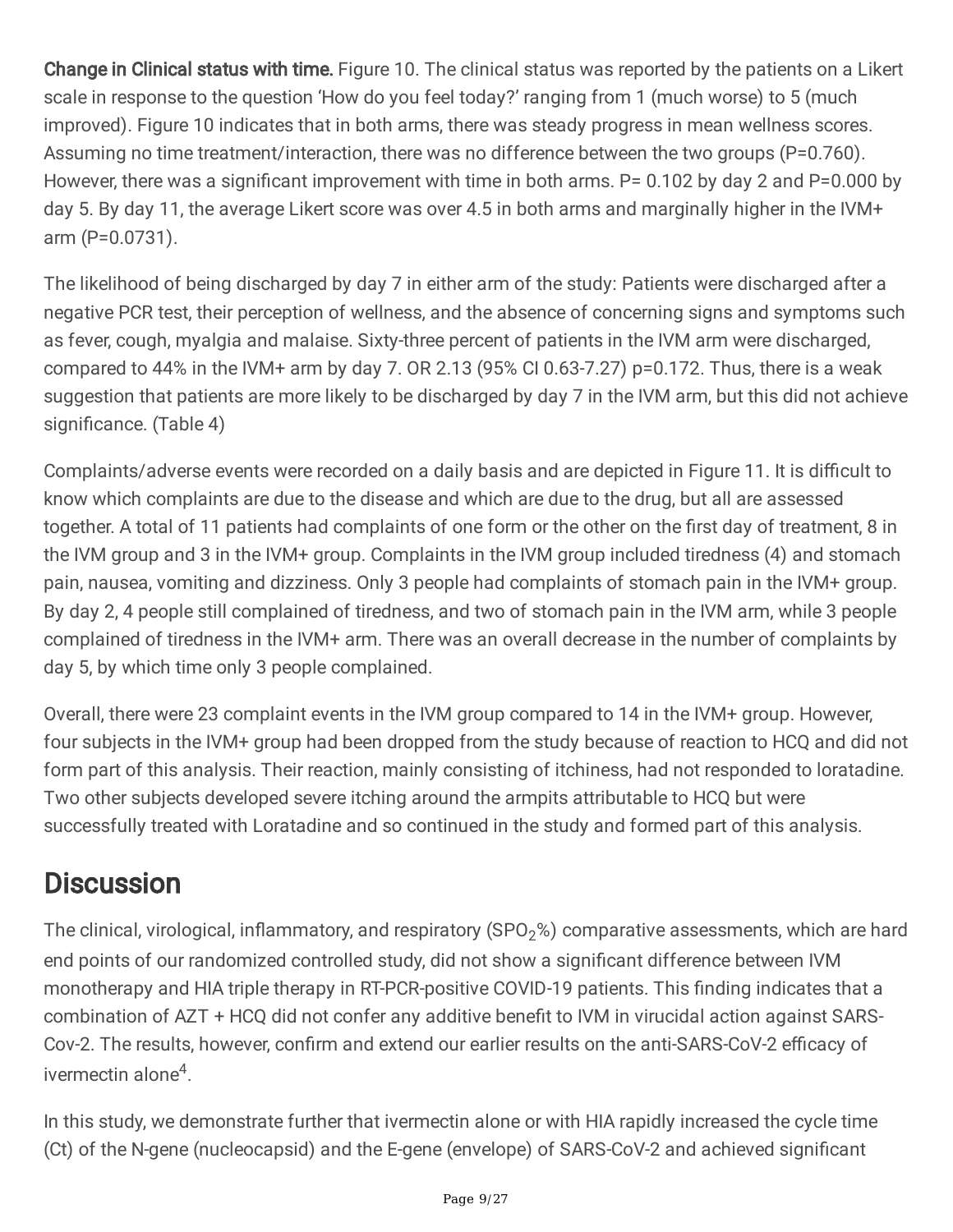COVID negativity on day 7 on RAMOVA (see Figures 3 and 4).

The possible explanation of the lack of additional or superior efficacy of HIA over IVM is not clear. First, it can be postulated that IVM, with its multiple mechanisms of anti-SARS-CoV-2 actions<sup>4,5</sup>, which incidentally includes the modes of action of both AZT and HCQ<sup>6,7,8,9,14,15</sup>, early onset pharmacodynamics and near maximal efficacy, leaves no opportunity for enhanced efficacy for azithromycin and HCQ, which have a higher IC50 for SARS-CoV-2 inhibition<sup>12,13</sup>. It is likely that drugs with divergent mechanisms of anti-SARS-CoV-2, such as molnupiravir5, may exhibit synergism in virucidal activity when combined with IVM.

Although some studies indicated the benefit of AZT + HCQ in COVID 19<sup>6,21</sup>, this is not a universal finding<sup>22</sup>. HCQ was discontinued in the RECOVERY study because of lack of efficacy and cardiac adverse effects 19

Additionally, it has been reported that HCQ/CQ does not inhibit SARS-CoV-2 in human lung cells/Calu-2 cells 23 .

HCQ is also less efficient in blocking viral cell entry in Vero-6 cells and in inhibiting viral replication in the lungs<sup>24, 25</sup>.

It is thus plausible that AZT + HCQ was effectively a placebo in the combination and did not exert any independent virucidal activity.

CQ/HCQ exerted no cardiac adverse effects that had been reported in other populations, as no patient had any cardiac dysrhythmic symptoms. This safe cardiac trend is compatible with experience with chloroquine treatment of malaria in this hyperendemic zone for more than half a century. Interethnic differences in QT elongation response to chloroquine have also been noted by Shah et al, <sup>26</sup> who suggested that Africans may not be as prone as Caucasians to CQ-induced cardiotoxicity.

IVM and HIA were associated with improved SPO<sub>2</sub> % over 7 days by RAMOVA (see Figure 5). Although no treatment difference was discernible, the time effect of p < 0.0001 was likely due to treatment with ivermectin in both arms, as it was shown to increase SPO $_2\%$  in our earlier study $^4$ . This is highly suggestive of the prevention or reversal of any respiratory vascular damage, which is a hallmark of COVID-19.

IVM and HIA were both associated with significantly reduced pro-inflammatory markers CRP, ESR and Ddimer (Figures 6-8), indicative of antithrombotic and cytokine reduction effects of ivermectin via STAT-3 inhibition, as we have previously suggested<sup>4</sup>.

Possible side effects of ivermectin: As noted above, there was an overall decrease in the number of complaints by day 5. This suggests that the dose of ivermectin used in this study is safe and efficacious.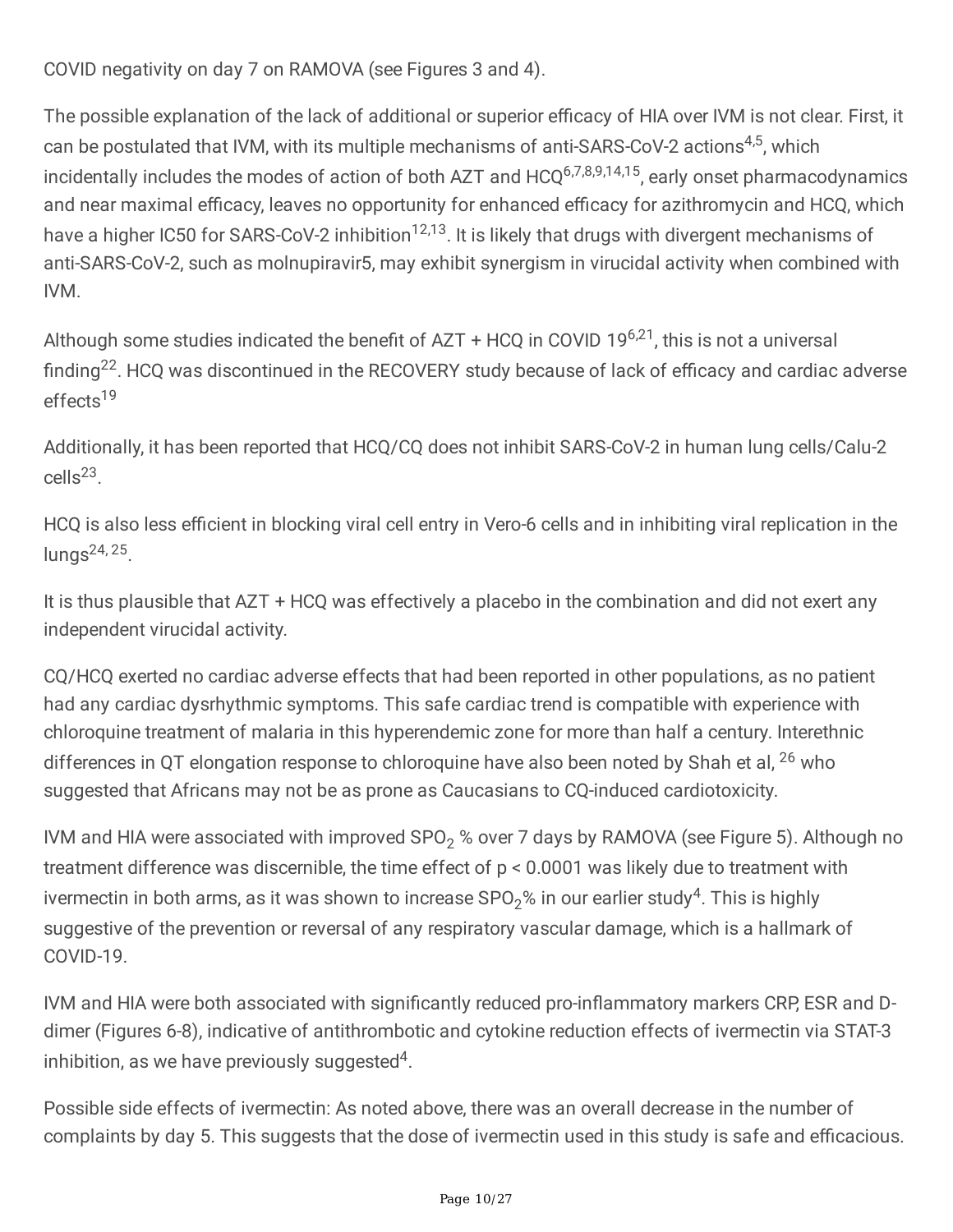In conclusion, there was no significant treatment difference between IVM monotherapy and HIA triple therapy, thus suggesting that AZT + HCQ may be a redundant adjuvant in COVID-19 therapy in Nigerians and elsewhere. There was a highly significant time effect (P< 0.0001 RAMOVA), indicating that the improvements in SARS-CoV-2 N and E-gene Ct, as well as the  $SPO<sub>2</sub>$ %, are likely due in large part to ivermectin virucidal and anti-inflammatory actions.

### **Declarations**

Trial ID: PACTR202108891693522

Acknowledgments: Tobi Babalola for work on the data collection platform.

**Funding: Central Bank of Nigeria.** Healthcare Sector Research and Development Intervention Scheme (HSRDIS)

### **References**

- 1. WHO Statement on the second meeting of the International Health Regulations (2005) Emergency Committee regarding the outbreak of novel coronavirus (2019-nCoV). 2020. https://www.who.int/news-room/detail/30-01-2020-statement-on-the-second-meeting-of-theinternational-health-regulations-(2005)-emergency-committee-regarding-the-outbreak-of-novelcoronavirus-(2019-ncov). Accessed 2nd 2020.
- 2. WHO Coronavirus (COVID-19) Dashboard. Covid19.who.int. Accessed 11th September 2020.
- 3. Centers for Disease Control and Prevention. Delta variant: What we know about the science. August 26.2021. https://www.cdc.gov/coronavirus/2019-ncov/variants/delta-variant.html.
- 4. Babalola OE, Bode CO, Ajayi AA, Alakaloko FM, Akase IE, Otrofanowei E, Salu OB, Adeyemo WL, Ademuyiwa AO, Omilabu S. Ivermectin shows clinical benefits in mild to moderate COVID19: a randomized controlled double-blind, dose-response study in Lagos, QJM: An International Journal of Medicine, 2021;, hcab035, https://doi.org/10.1093/qjmed/hcab035
- 5. Ajayi AA. Drugs Shown to Inhibit SARS-CoV-2 in COVID-19 Disease: Comparative Basic and Clinical Pharmacology of Molnupiravir and Ivermectin. Austin J Pharmacol Ther. 2021; 9(5).1149.
- 6. Gautret, P. et al. Hydroxychloroquine and azithromycin as a treatment of COVID-19: results of an open-label non-randomized clinical trial. Int. J.
- 7. Raoult D et al. COVID-19 Therapeutic and Prevention. doi: 10.1016/j.ijantimicag.2020.105937. Epub 2020 Mar 7
- 8. Boulware DR, Pullen MF, Bangdiwala AS, et al. A randomized trial of hydroxychloroquine as postexposure prophylaxis for covid-19. NEJM. June 2020. .
- 9. Hooks M, Bart B, Vardeny O, Westanmo A and Adabaq S. Effects of hydroxychloroquine treatment on QT interval. Published:June 28,2020DOI:https://doi.org/10.1016/j.hrthm.2020.06.029 21.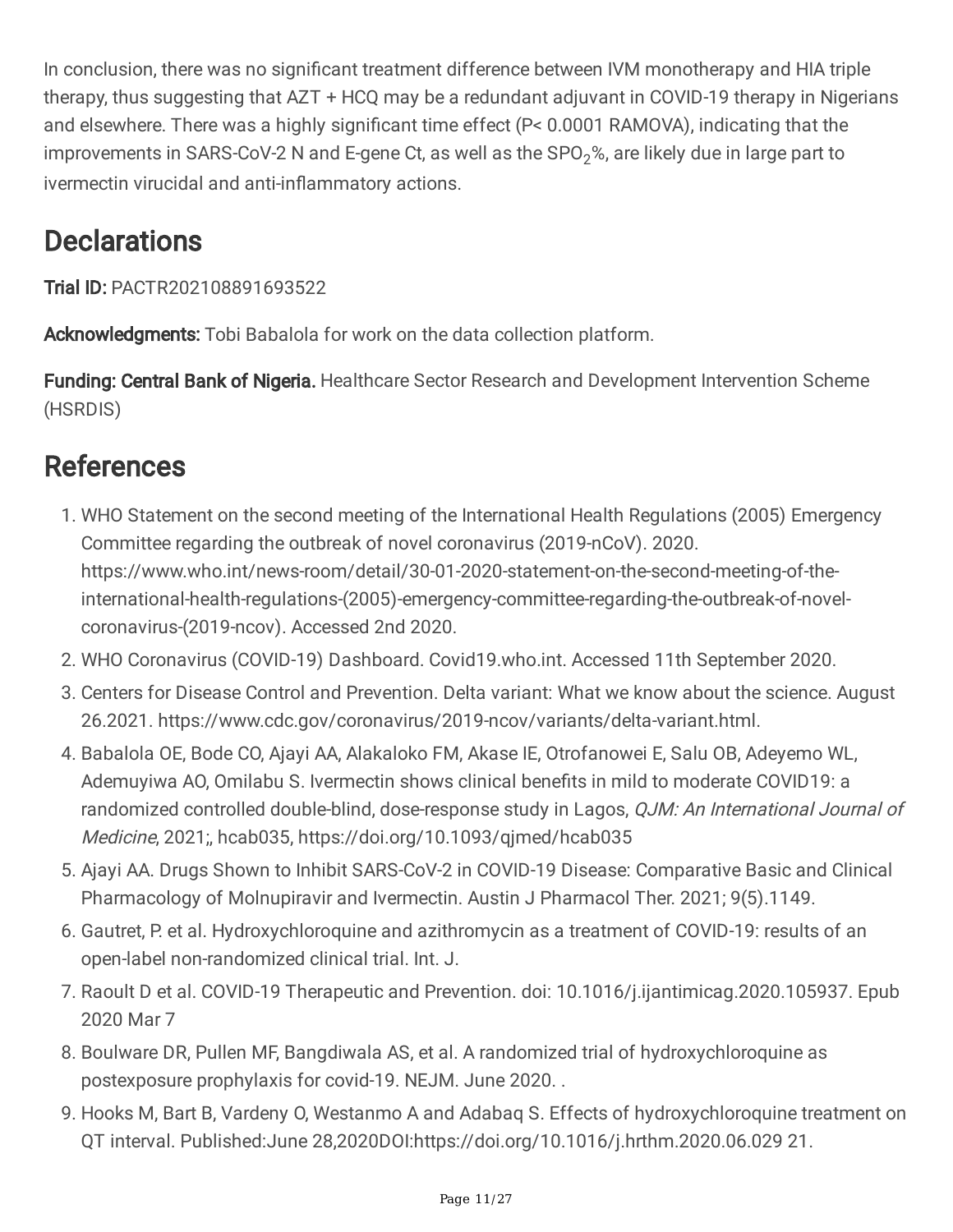- 10. Caly L, Druce JD, Catton MG, Jans DA, Wagstaff KM. The FDA-approved drug Ivermectin inhibits the replication of SARS-CoV-2 in vitro. Antiviral Research. Volume 178, June 2020, 104787
- 11. Portmann-Baracco A, Bryce-Alberti M, and Accinelli RA. Antiviral and anti-inflammatory properties of Ivermectin and its potential use in Covid 19. Arch Bronconeumol. 2020 Dec; 56(12): 831.doi: 10.1016/j.arbr.2020.06.006
- 12. Weston S, Coleman CM, Sisk JM, Haupt R, Logue J, Matthews K, Frieman MB. Broad anti-coronaviral activity of FDA approved drugs against SARS-CoV-2 in vitro and SARS-CoV in vivo. *bioRxiv.* 2020 doi: 10.1101/2020.03.25.008482.
- 13. Hoffmann M, Mösbauer K, Hofmann-Winkler, H. et al. Chloroquine does not inhibit infection of human lung cells with SARS-CoV-2. Nature 585, 588-590 (2020). https://doi.org/10.1038/s41586-020-2575-3
- 14. Li X, Wang, Y, Agostinis P. et al. Is hydroxychloroquine beneficial for COVID-19 patients? Cell Death Dis 11, 512 (2020). https://doi.org/10.1038/s41419-020-2721-8
- 15. Poschet JF, Perkett EA, Timmins GS. Azithromycin and ciprofloxacin have a chloroquine-like effect on respiratory epithelial cells. BioRxiv, p. 01-21, Mar. 2020
- 16. Touret F, Gilles M, Barral K, et al. In vitro screening of a FDA approved chemical library reveals potential inhibitors of SARS-CoV-2 replication. Sci Rep 10, 13093 (2020). https://doi.org/10.1038/s41598-020-70143-6
- 17. Damle B, Vourvahis M, Wang E, Leaney J, Corrigan B. Clinical Pharmacology Perspectives on the Antiviral Activity of Azithromycin and Use in COVID-19. Clin Pharmacol Ther. 2020 Aug;108(2):201– 211. doi: 10.1002/cpt.1857. Epub 2020 May 12. PMID: 32302411; PMCID: PMC7262099.
- 18. Gautret P. et al. Hydroxychloroquine and azithromycin as a treatment of COVID-19: results of an open-label non-randomized clinical trial. Int. J.)Antimicrob.Agents 105949. https://doi.org/10.1016/j.ijantimicag (2020)
- 19. RECOVERY Collaborative Group, Horby P, Mafham M, Linsell L, et al. Effect of Hydroxychloroquine in Hospitalized Patients with Covid-19. N Engl J Med. 2020 Nov 19;383(21):2030-2040. doi: 10.1056/NEJMoa2022926. Epub 2020 Oct 8. PMID: 33031652; PMCID: PMC7556338.
- 20. Wang H and Chow SC. 2007. Sample Size Calculation for Comparing Proportions. Wiley Encyclopedia of Clinical Trials. https://onlinelibrary.wiley.com/doi/abs/10.1002/9780471462422.eoct005
- 21. Andreani J, Le Bideau M, Duflot I, Jardot P, Rolland C, Boxberger M, Wurtz N, Rolain JM, Colson P, La Scola B, Raoult D. In vitro testing of combined hydroxychloroquine and azithromycin on SARS-CoV-2 shows synergistic effect. Microb Pathog. 2020 Aug;145:104228. doi: 10.1016/j.micpath.2020.104228. Epub 2020 Apr 25. PMID: 32344177; PMCID: PMC7182748.
- 22. Maisonnasse P, Guedj J, Contreras V. et al. Hydroxychloroquine use against SARS-CoV-2 infection in non-human primates. Nature 585, 584–587 (2020). https://doi.org/10.1038/s41586-020-2558-4
- 23. Hoffmann M, Mösbauer K, Hofmann-Winkler H, Kaul A, Kleine-Weber H, Krüger N, Gassen NC, Müller MA, Drosten C, Pöhlmann S. Chloroquine does not inhibit infection of human lung cells with SARS-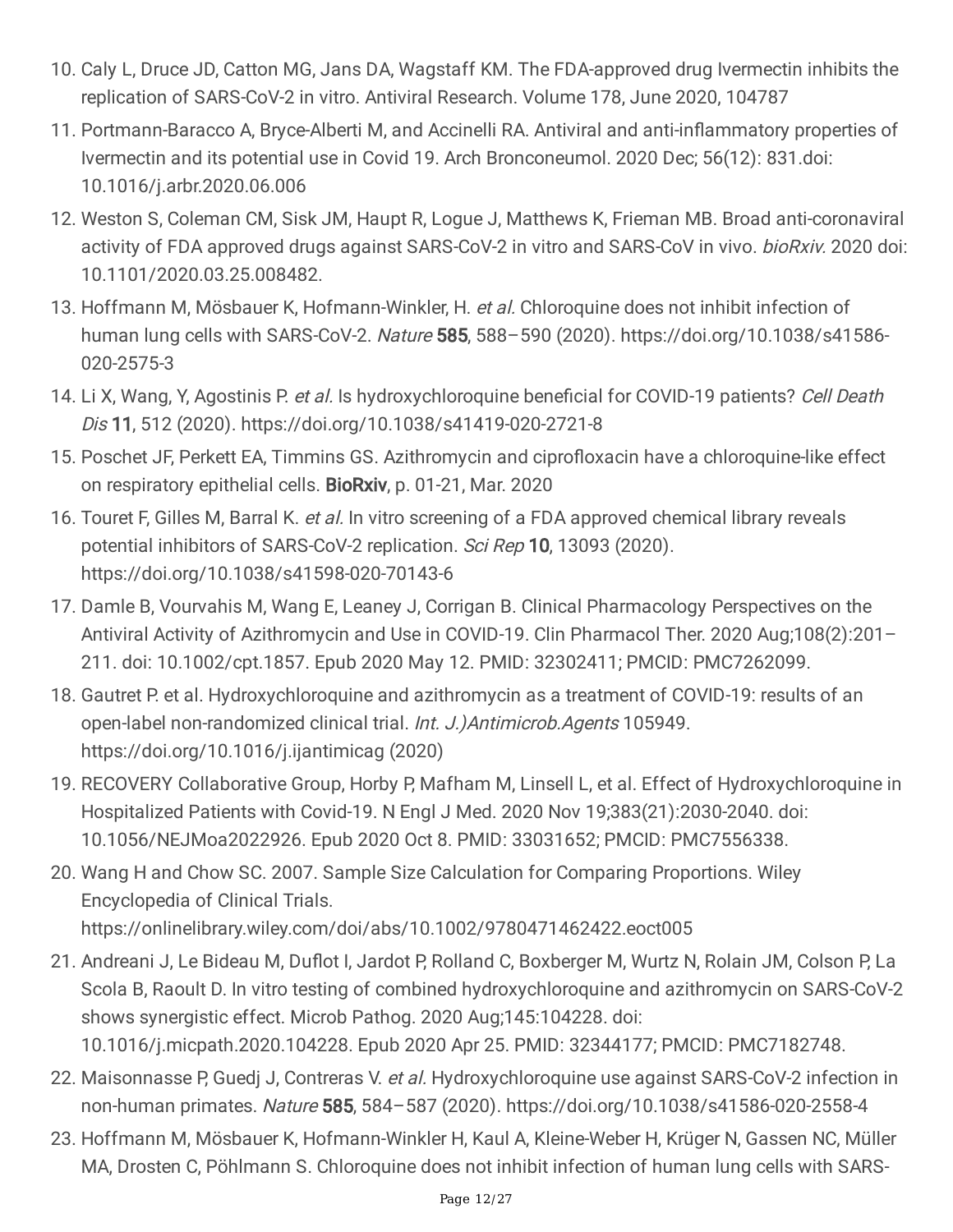CoV-2. Nature. 2020 Sep;585(7826):588–590. doi: 10.1038/s41586-020-2575-3. Epub 2020 Jul

- 24. Weston S, Coleman CM, Haupt R, Logue J, Matthews K, Li Y, Reyes HM, Weiss SR, Frieman MB. Broad Anti-coronavirus Activity of Food and Drug Administration-Approved Drugs against SARS-CoV-2 In Vitro and SARS-CoV In Vivo. J Virol. 2020 Oct 14;94(21):e01218-20. doi: 10.1128/JVI.01218-20. PMID: 32817221; PMCID: PMC7565640.
- 25. Kashour Z, Riaz M, Garbati MA, AlDosary O, Tlayjeh H, Gerberi D, Murad MH, Sohail MR, Kashour T, Tleyjeh IM. Efficacy of chloroquine or hydroxychloroquine in COVID-19 patients: a systematic review and meta-analysis. J Antimicrob Chemother. 2021 Jan 1;76(1):30-42. doi: 10.1093/jac/dkaa403. PMID: 33031488; PMCID: PMC7665543.
- 26. Shah RR. Drug-induced QT interval prolongation: does ethnicity of the thorough QT study population matter? Br J Clin Pharmacol. 2013 Feb;75(2):347–58. doi: 10.1111/j.1365-2125.2012.04415.x. PMID: 22882246; PMCID: PMC3579250.

### **Tables**

Table 1. Baseline variables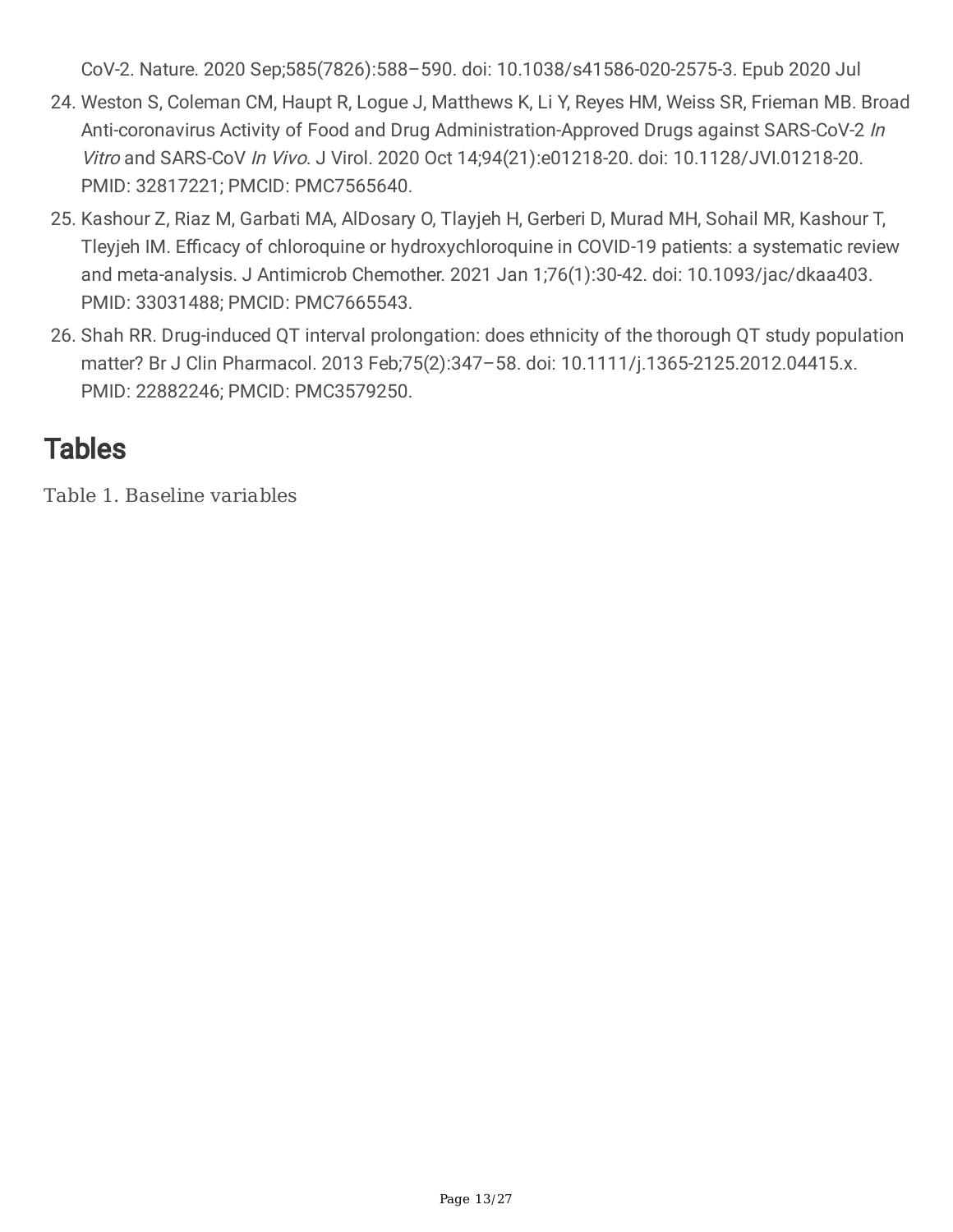| Variable                               | <b>IVM</b> only<br>Group A | HCQ+ IVM<br>$+AZM$ (HIA) | Overall             | P value (test)              |
|----------------------------------------|----------------------------|--------------------------|---------------------|-----------------------------|
|                                        |                            | Group B                  |                     |                             |
| <b>Total Numbers</b>                   | 30                         | 31                       | 61                  |                             |
| Mean Age (SD)years.                    | 41.6(2.6)                  | 39.2(2.9)                | 40.4(1.9)           | $0.558$ (ttest)             |
| Sex (Male %)                           | 20(66)                     | 19(61)                   | 39(63)              | $0.662$ (chi <sub>2</sub> ) |
| Dose of Ivermectin                     | 5.07(0.12)                 | 5.07(0.13)               | 5.07(0.69)          | $0.98$ (ttest)              |
| of 3mg tablets)<br>(number             |                            |                          |                     |                             |
| Oxygen use                             | 1                          | 2                        | 3<br>$\overline{2}$ | $0.573$ (chi <sub>2</sub> ) |
| Ventilator                             | 2                          | $\overline{0}$           |                     | $0.144$ (Pearson<br>Chi)    |
| Vaccination                            | $\overline{0}$             | $\overline{0}$           | $\overline{0}$      |                             |
| Hematology                             |                            |                          |                     |                             |
| Hemoglobin g/dl                        | 12.9(2.4)                  | 12.6(2.4)                | 12.7(2.4)           | 0.577                       |
| WBC $X10^9$ cells/liter                | 9.76(2.84)                 | 9.33(2.13)               | 9.53(2.49)          | 0.501                       |
| Lymphocyte $X109$ cells/liter          | 32.4(13.0)                 | 37.4(13.6)               | 34.9(13.5)          | 0.150                       |
| Neutrophils                            | 58.6(15.3)                 | 59.8(12.5)               | 59.2(13.9)          | 0.723                       |
| $X109$ cells/liter                     |                            |                          |                     |                             |
| Neutrophil to Lymphocyte<br>ratio(NLR) | 2.49                       | 2.05                     | 2.27                | 0.443                       |
| Platelet count                         | 211.5(62.3)                | 196.9(55.5)              | 204.1(58.9)         | 0.341                       |
| $X109$ cells/liter                     |                            |                          |                     |                             |
| Viral Load Cycle Threshold Ct.         |                            |                          |                     |                             |
| N-gene CT                              | 27.4 $(1.03)$              | 25.7(1.14)               | 26.5(6.02)          | $0.27$ (ttest)              |
| E-gene CT                              | 21.2(0.75)                 | 20.7(20.9)               | 21                  | 0.654                       |
| Inflammatory markers                   |                            |                          |                     |                             |
| ESR ml/h Westergren                    | $12.\overline{8}$ $(0.51)$ | 12.7(0.43)               | 12.78(0.33)         | $0.816$ (ttest)             |
| C-reactive Protein mg/l                | 14.7(1.01)                 | 14.7(1.01)               | 14.67(0.71)         | $0.995$ (ttest)             |
| D-dimer ng/ml FEU                      | 223.9                      | 220.5(21.6)              | 222.2(28.2)         | $0.525$ (ttest)             |
| (Fibrinogen equivalent Unit)           | (18.8)                     |                          |                     |                             |
| SPO <sub>2</sub> %                     | 93.8(3.5)                  | 92.0(4.7)                | 92.9(4.2)           | $0.09$ (ttest)              |
| Symptoms at baseline (%)               |                            |                          |                     |                             |
| Diarrhea                               | 6(20)                      | 8(27.6)                  | 14(23.7)            | $0.493$ (chi <sup>2</sup> ) |
| Anosmia                                | 6(20)                      | 6(20)                    | 12(20)              | $1.000$ (chi <sup>2</sup> ) |
| Ageusia                                | 5(16.7)                    | 6(19.3)                  | 11(18.0)            | 0.785<br>(Fisher's          |
|                                        |                            |                          |                     | exact)                      |
| Dyspnea                                | 8(26.7)                    | 7(23.3)                  | 15(25)              | 0.766<br>(Fisher's          |
|                                        |                            |                          |                     | exact)                      |
| Headache                               | 14(46.7)                   | 16(53.3)                 | 30(50)              | 0.606<br>Fisher's           |
|                                        |                            |                          |                     | exact)                      |
| Cough                                  | 20(66.7)                   | 24(77.4)                 | 44(72.1)            | 0.349                       |

Table 2. PCR results (positive/negative) by day in the study by treatment arm.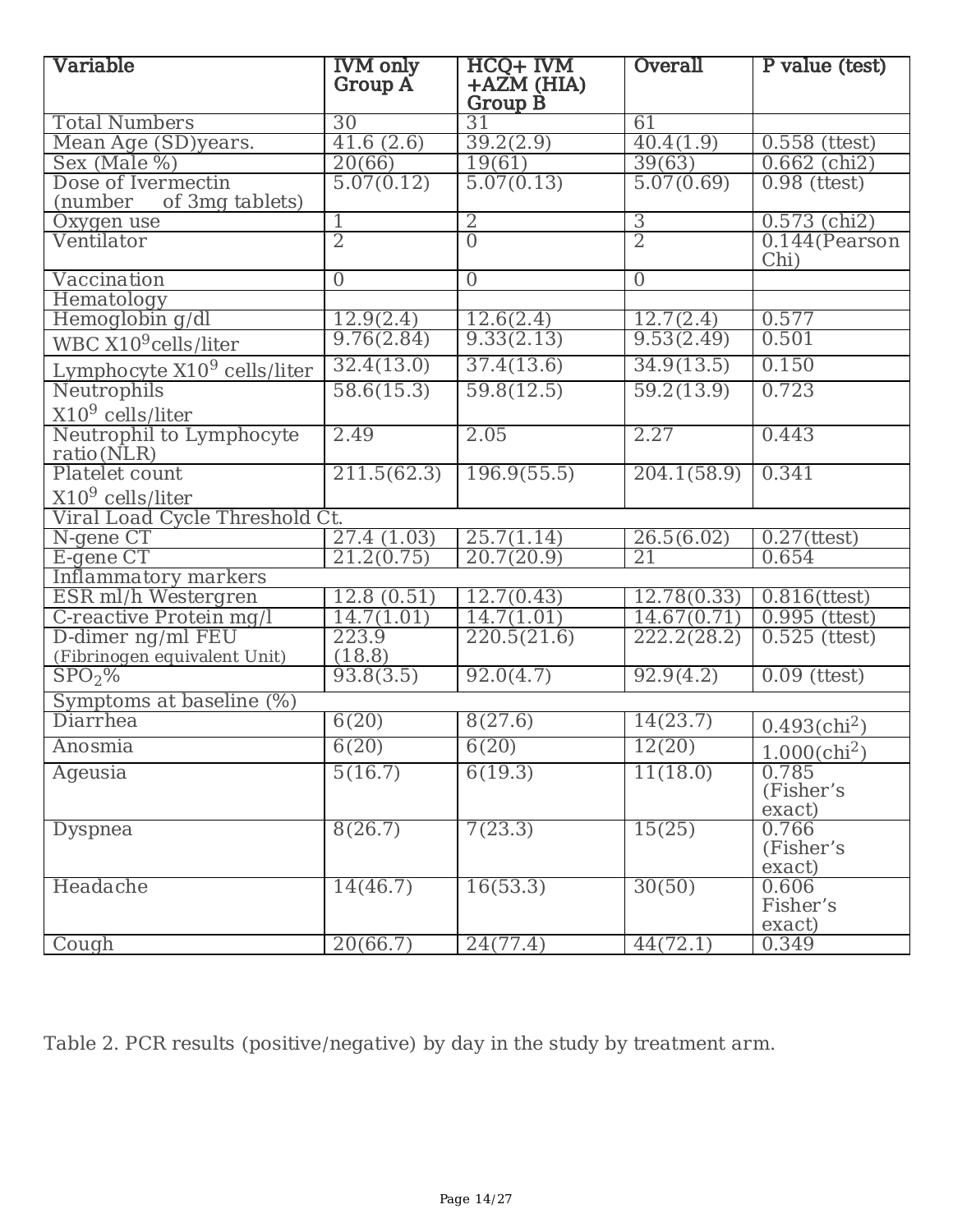| Day                         | Arm        | <b>PCR Positive</b> | <b>PCR Negative</b><br>$(Row\%)$ | <b>Total</b>    | P value<br>(OR 95%CI)        |
|-----------------------------|------------|---------------------|----------------------------------|-----------------|------------------------------|
| <b>Baseline</b>             | <b>IVM</b> | $\overline{30}$     | $\overline{0(0)}$                | $\overline{30}$ |                              |
|                             | $IVM+$     | 31                  | $\overline{0(0)}$                | 31              |                              |
|                             | Total      | 61                  | $\overline{0(0)}$                | 61              |                              |
| $\overline{\mathrm{Day} 2}$ | <b>IVM</b> | $\overline{30}$     | $\overline{0(0)}$                | $\overline{30}$ | 0.313                        |
|                             | $IVM+$     | 29                  | 1(3.33)                          | 30              |                              |
|                             | Total      | $\overline{59}$     | 1(1.67)                          | 60              |                              |
| Day $5$                     | <b>IVM</b> | $\overline{21}$     | 9(30.0)                          | 30(100)         | 0.584                        |
|                             | $IVM+$     | 19                  | 11(36.7)                         | 30(100)         | $(1.35, 0.403 - 4.571)$      |
|                             | Total      | 40                  | 20(34.5)                         | 60(100)         |                              |
| Day 14                      | <b>IVM</b> | 1(3.5)              | 28(96.6)                         | 29              | 1.000<br>$(1. 0.012 - 81.2)$ |
|                             | $IVM+$     | 1(3.5)              | 28(96.6)                         | 29              |                              |
|                             | Total      | 2                   | 56(96.6)                         | $\overline{58}$ |                              |
| Day 21                      | <b>IVM</b> | 29(100)             | $\overline{0}$                   | 29              |                              |
|                             | $IVM+$     | 29(100)             | $\overline{0}$                   | 29              |                              |
|                             | Total      | 58                  | $\overline{0}$                   | $\overline{58}$ |                              |

Table 3. Changes in laboratory parameters in both arms of the study over time.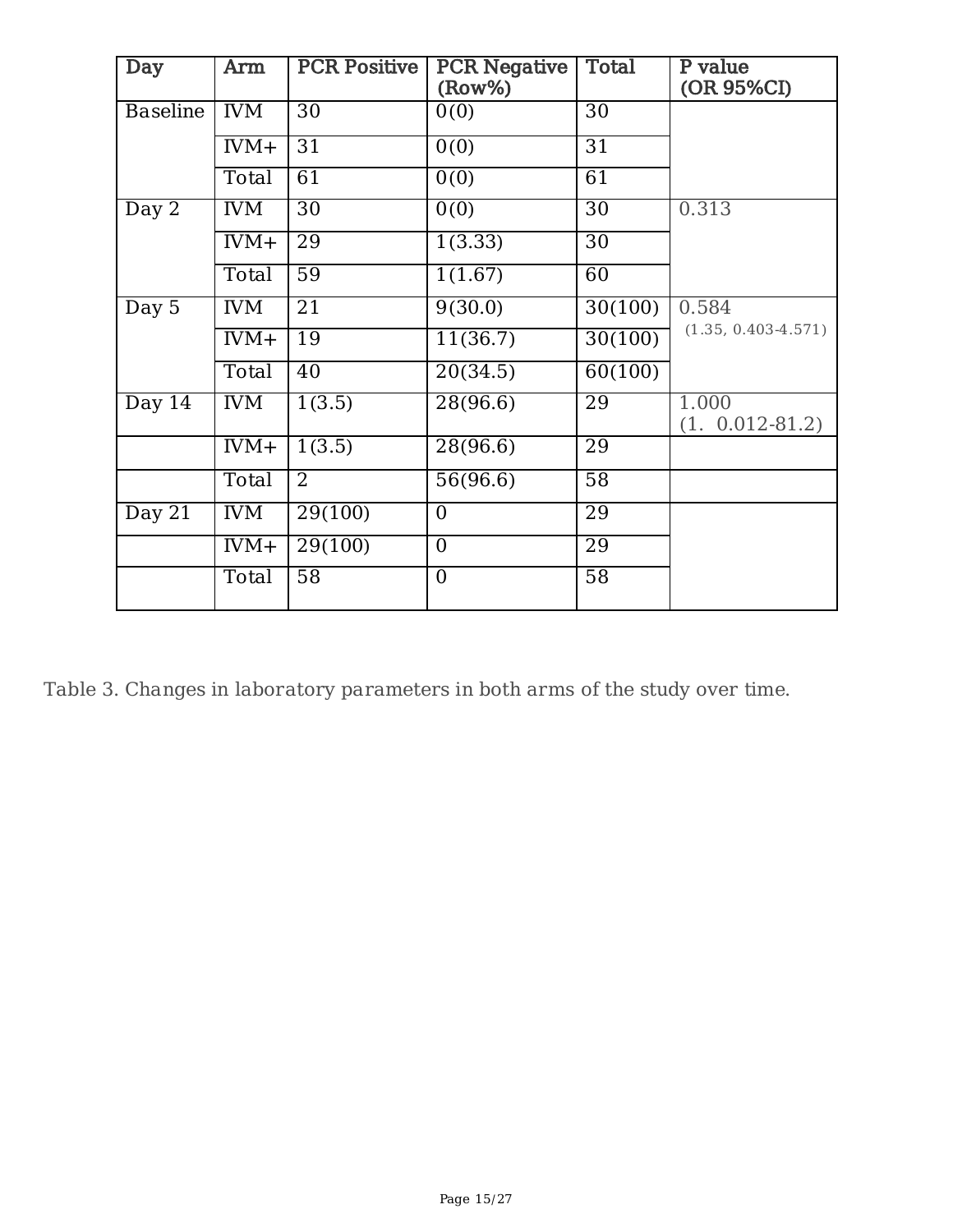| Parameter                            | <b>Baseline</b> | $\overline{Day}$<br>7 | Change<br>Baseline-day7. | P value                                          |
|--------------------------------------|-----------------|-----------------------|--------------------------|--------------------------------------------------|
|                                      |                 |                       | (*day2-baseline)         | Top: Day7-baseline<br>Bottom: Difference between |
|                                      |                 |                       |                          | arms at day7                                     |
| Inflammatory                         |                 |                       |                          |                                                  |
| markers                              |                 |                       |                          |                                                  |
| <b>ESR</b>                           |                 |                       |                          |                                                  |
| <b>Study Total</b>                   | 12.8            | 11.4                  | 1.37                     | 0.0025                                           |
| <b>IVM</b>                           | 12.9            | 10.98                 | 1.88                     | 0.257                                            |
| $IVM+$                               | 12.7            | 11.91                 | 0.86                     |                                                  |
| C-reactive Protein                   |                 |                       |                          |                                                  |
| Study total                          | 14.7            | 5.6                   | 9.00                     | < 0.0001                                         |
| <b>IVM</b>                           | 14.7            | 5.9                   | 6.9                      | 0.743                                            |
| $IVM+$                               | 14.7            | 5.4                   | 7.4                      |                                                  |
| <b>D-Dimer FEU</b>                   |                 |                       |                          |                                                  |
| Study total                          | 221.8           | 171.2                 | 50.55                    | < 0.0001                                         |
| <b>IVM</b>                           | 223.9           | 164.5                 | 59.4                     | 0.221                                            |
| $IVM+$                               | 220.6           | 178.1                 | 41.7                     |                                                  |
| Hematology                           |                 |                       |                          |                                                  |
| Hemoglobin                           |                 |                       |                          |                                                  |
| <b>Study Total</b>                   | 12.7            | 12.1                  | 0.56                     | 0.138                                            |
| <b>IVM</b>                           | 12.9            | 12.3                  | 0.67                     | 0.615                                            |
| $IVM+$                               | 12.6            | 12.1                  | 0.44                     |                                                  |
| <b>WBC</b>                           |                 |                       |                          |                                                  |
| <b>Study Total</b>                   | 9.5             | 7.9                   | 1.62                     | 0.0002                                           |
| <b>IVM</b>                           | 9.8             | 8.0                   | 1.75                     | 0.75                                             |
| $IVM+$                               | 9.3             | 7.8                   | 1.49                     |                                                  |
| lymphocytes                          |                 |                       |                          |                                                  |
| Study total                          | 34.9            | 33.5                  | 1.3                      | 0.322                                            |
| <b>IVM</b>                           | 32.4            | 32.7                  | $-0.27$                  | 0.233                                            |
| $IVM+$                               | 37.3            | 34.4                  | 2.2                      |                                                  |
| Neutrophils                          |                 |                       |                          |                                                  |
| Study total                          | 59.2            | 51.8                  | 7.31                     | 0.0006                                           |
| <b>IVM</b>                           | 58.6            | 51.7                  | 6.9                      | 0.838                                            |
| $IVM+$                               | 59.8            | 52.1                  | 7.7                      |                                                  |
| Neutrophil to Lymphocyte ratio (NLR) |                 |                       |                          |                                                  |
| Study total                          | 1.70            | 1.55                  | 0.15                     |                                                  |
| <b>IVM</b>                           | 1.81            | 1.58                  | 0.23                     |                                                  |
| $IVM+$                               | 1.60            | 1.52                  | 0.08                     |                                                  |
| Platelet count $X10^9$ /liter        |                 |                       |                          |                                                  |
| Study total                          | 204.1           | 153.8                 | 49.7                     | < 0.0001                                         |
| <b>IVM</b>                           | 211.5           | 148.8                 | 62.7                     | 0.155                                            |
| $IVM+$                               | 197             | 158.7                 | 36.8                     |                                                  |
| N-gene Viral Cycle                   |                 |                       |                          |                                                  |
| Time                                 |                 |                       |                          |                                                  |
| Study total                          | 26.5            | 33.8                  | $7.04*$                  | < 0.0001                                         |
| <b>IVM</b>                           | 27.4            | 33.7                  | $6.42*$                  | 0.425                                            |
| $IVM+$                               | 25.7            | 33.8                  | $7.68*$                  |                                                  |
| E-gene Viral<br>Cycle Time           |                 |                       |                          |                                                  |
| Study total                          | 20.9            | 28.6                  | $7.62*$                  | < 0.0001                                         |
| <b>IVM</b>                           | 21.2            | 27.8                  | $6.53*$                  | 0.133                                            |
| $IVM+$                               | 20.7            | 29.5                  | $8.71*$                  |                                                  |
| SPO <sub>2</sub>                     |                 |                       |                          |                                                  |
| Study total                          | 92.9            | 97.7                  | 4.78                     | $\leq 0.0001$                                    |
|                                      |                 |                       |                          |                                                  |
|                                      |                 |                       |                          |                                                  |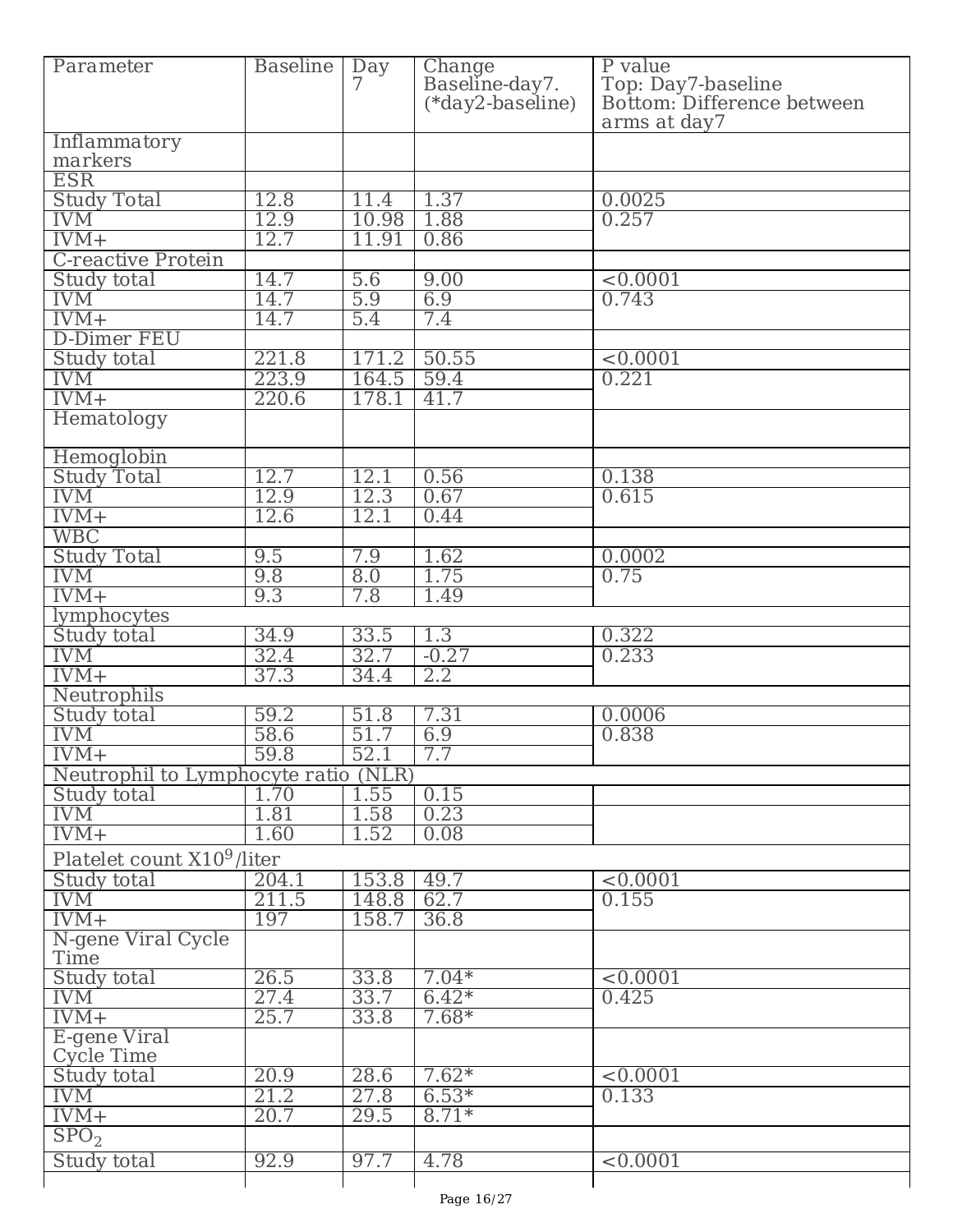| <b>IVM</b>                        | $\cap$<br>◡<br>$\overline{\phantom{a}}$ | $\cap$<br>-u<br>$\cdot$ $\circ$<br>ັ              | $\sim$ $-$<br>$\overline{\phantom{a}}$<br>◡.◡ | $\circ$ $\circ$ |
|-----------------------------------|-----------------------------------------|---------------------------------------------------|-----------------------------------------------|-----------------|
| $\overline{\text{V}}\text{M}_{+}$ | Ω٢<br>◡<br>◡▵                           | $-$<br>--<br>- G<br>$\overline{\phantom{a}}$<br>ັ |                                               |                 |



### Figure 1

Histogram depicting age distribution of the patients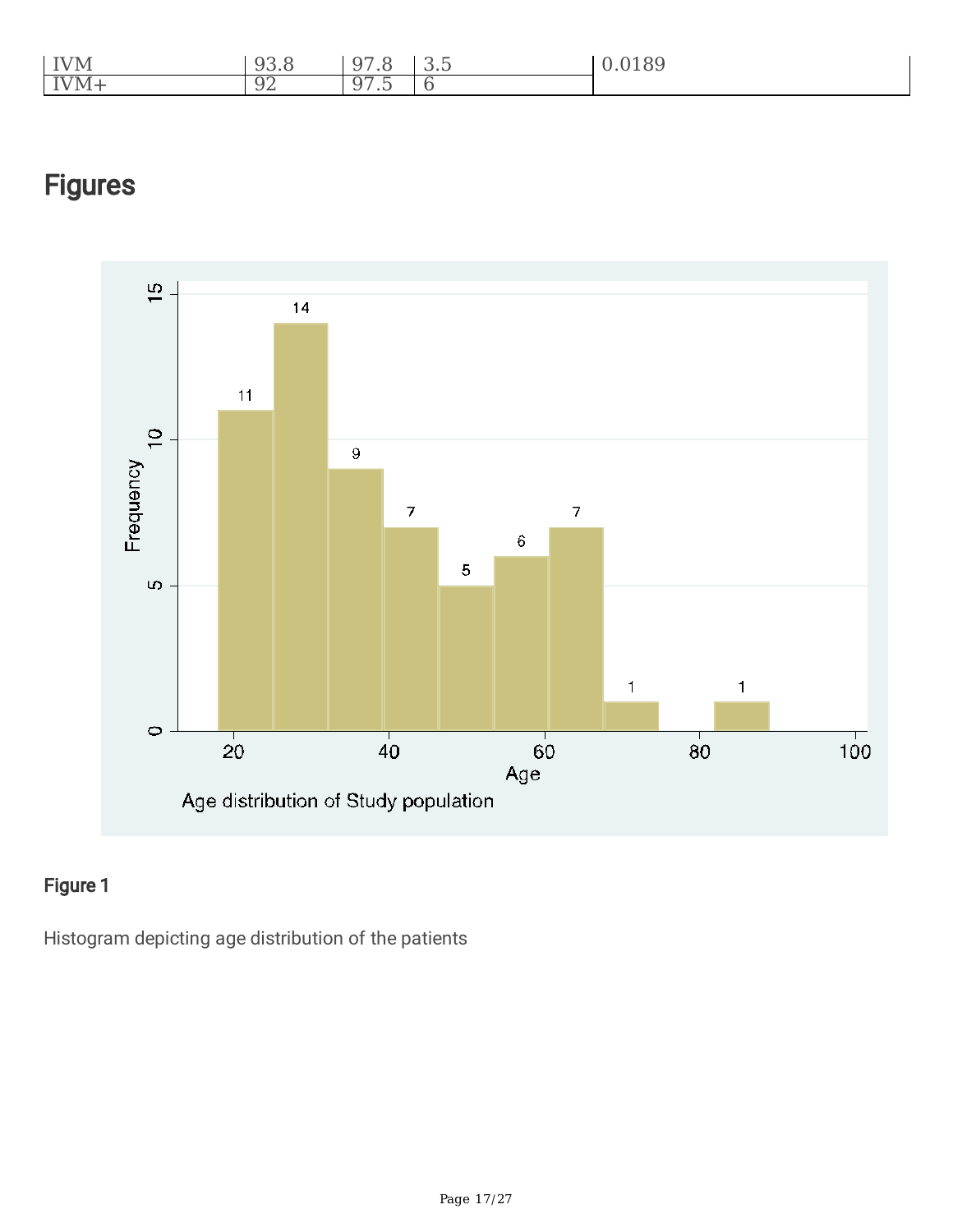

Distribution of patients by Area Council within the Federal Capital Territory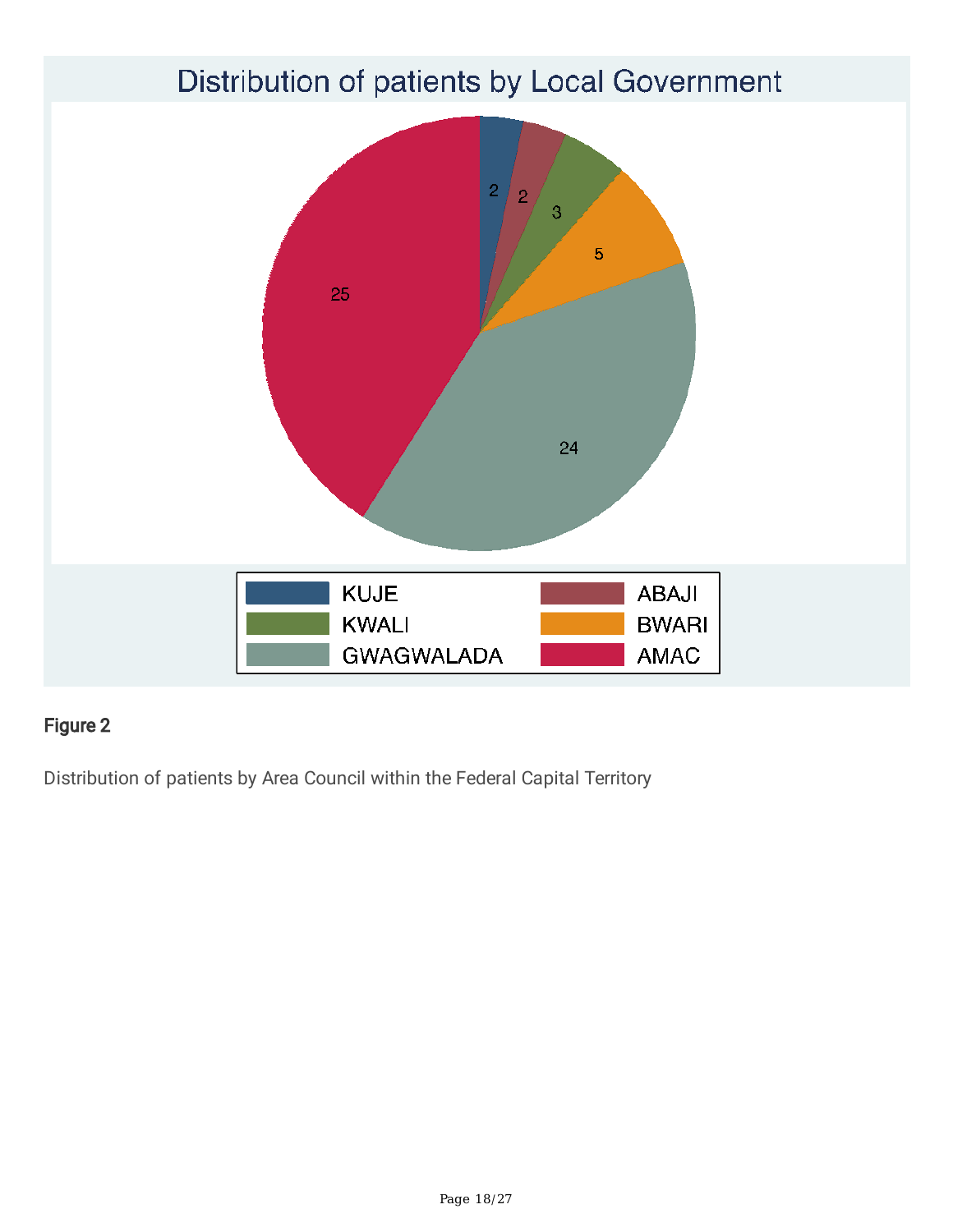

Change in N-gene cycle threshold over time using adjusted predictions of treatment-by-day interaction with 95% confidence interval error bars. RAMOVA n= 30 No significant treatment effect, but a significant time effect, p < 0.0001 ANOVA. There was no time-treatment interaction.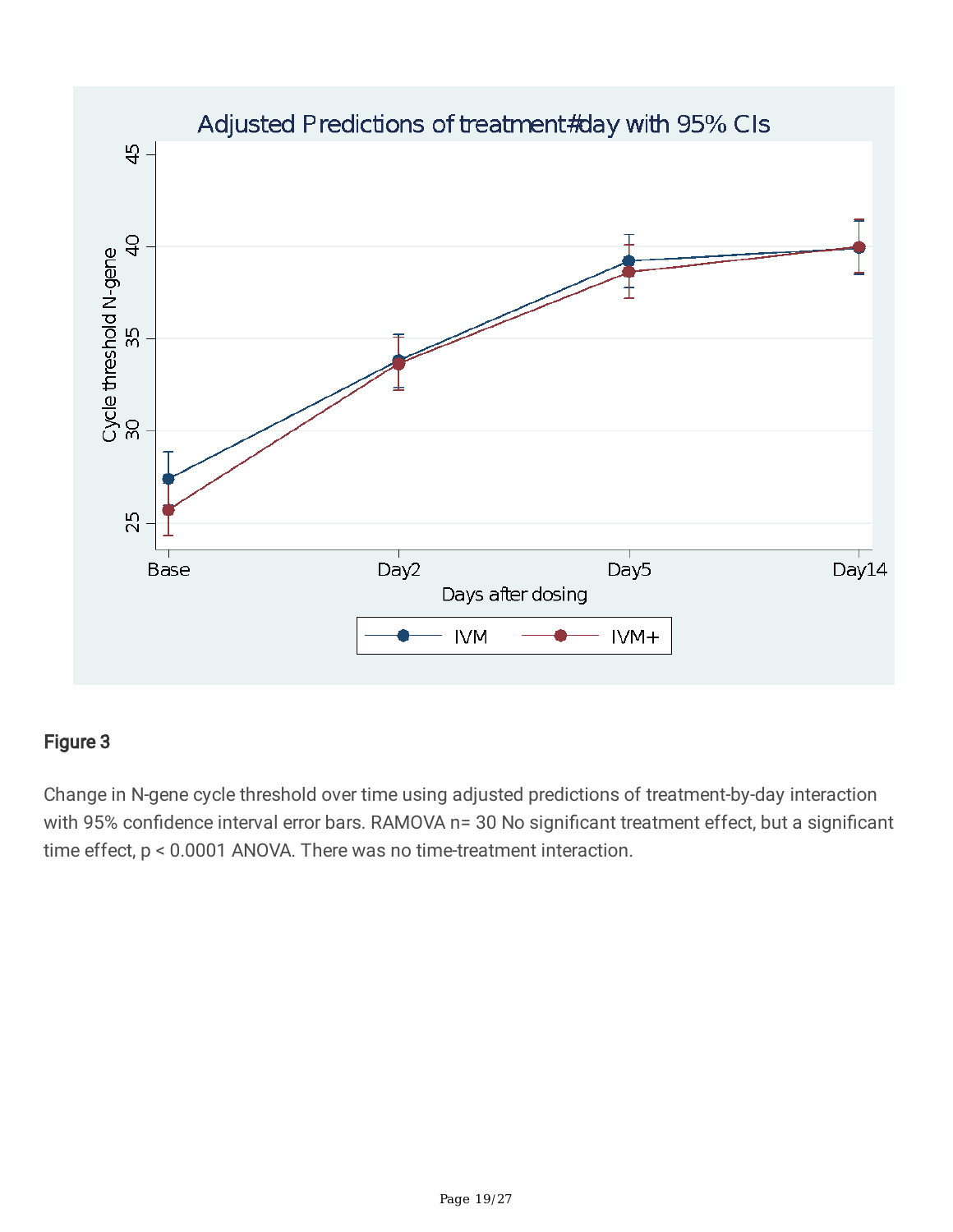

Change in E-gene Cycle threshold over time using Adjusted Predictions of treatment-by-Day interaction with 95% Confidence Interval error bars. RAMOVA. n = 30. No Treatment Effect by 2-way repeated measures ANOVA. There was a significant Time effect, p < 0.0001 ANOVA. No time x treatment interactions.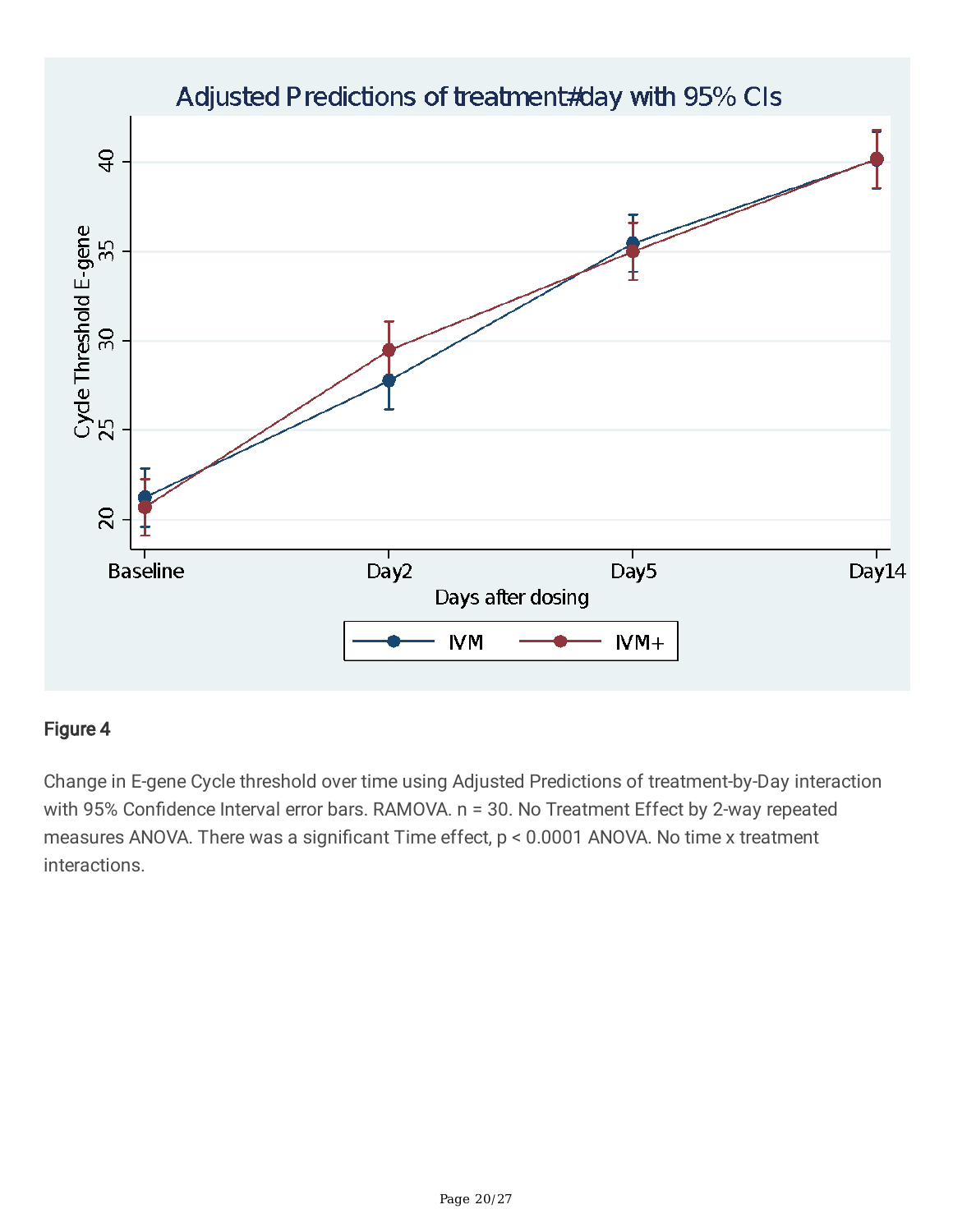

Change in arterial oxygen saturation SPO2 over time using adjusted predictions of treatment-by-day interaction with 95% confidence interval error bars.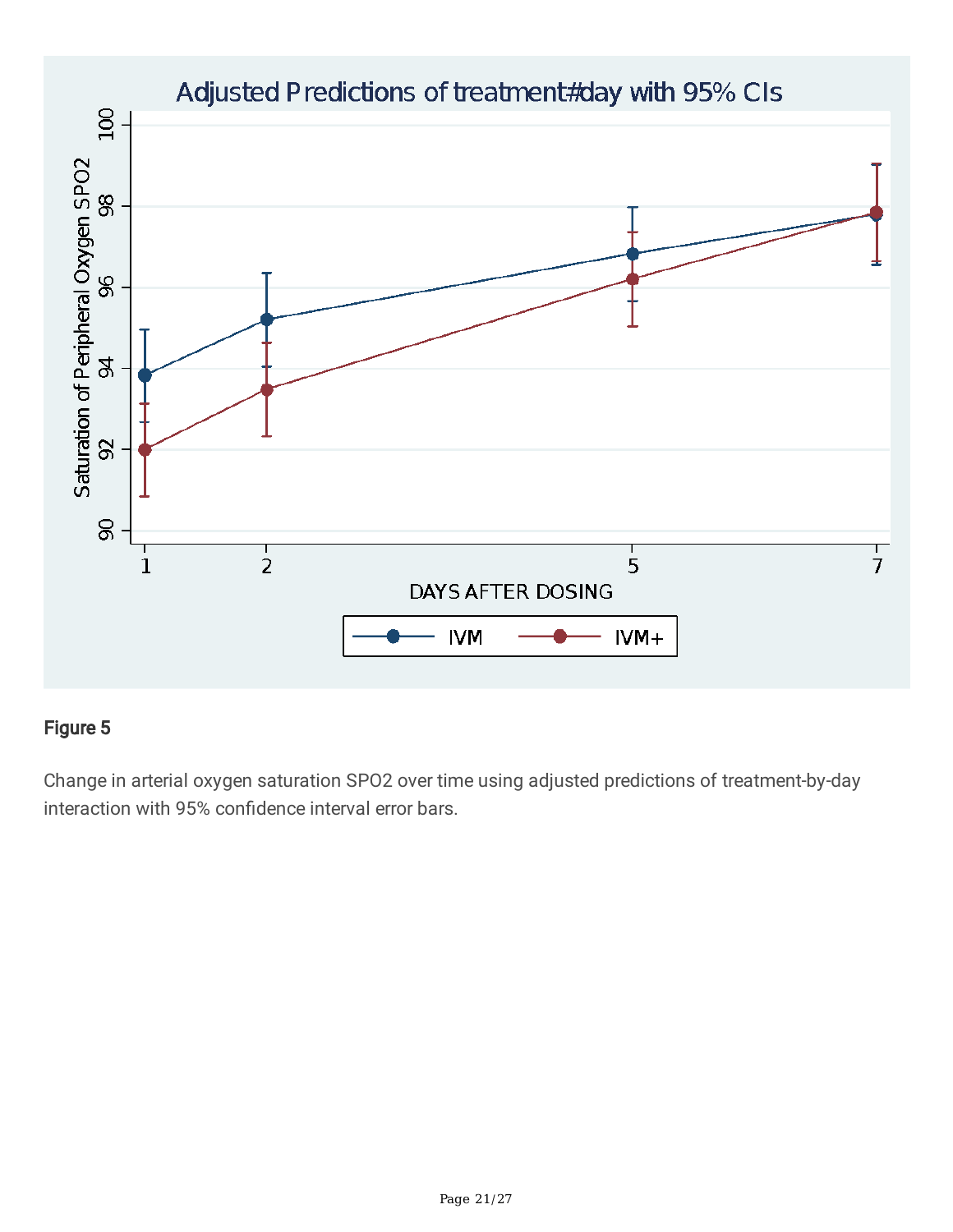

Change in D-dimer levels from baseline to day 7 in the IVM and IVM+ treatment arms.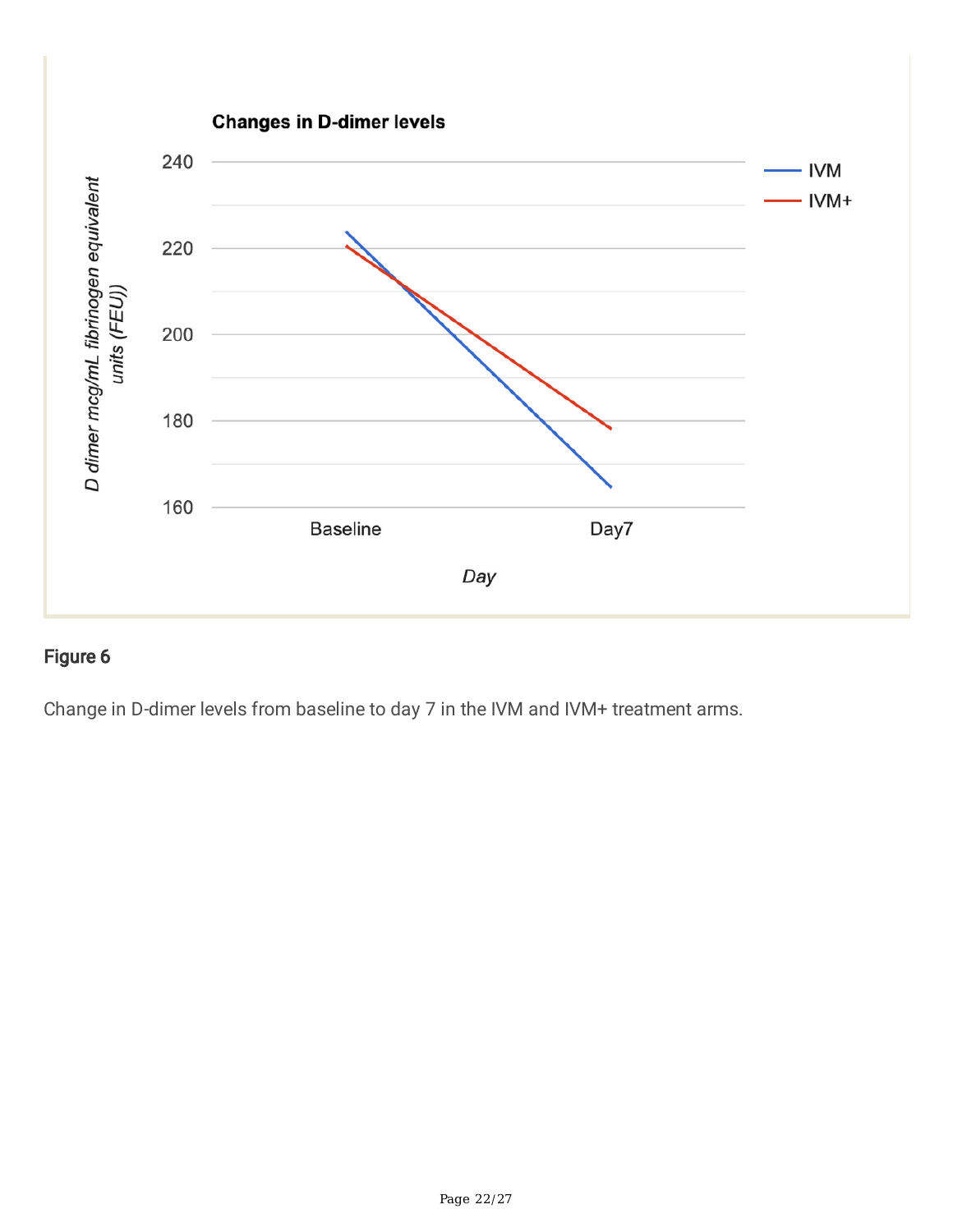

Change in C-reactive protein levels from baseline to day 7 in the IVM and IVM+ treatment arms.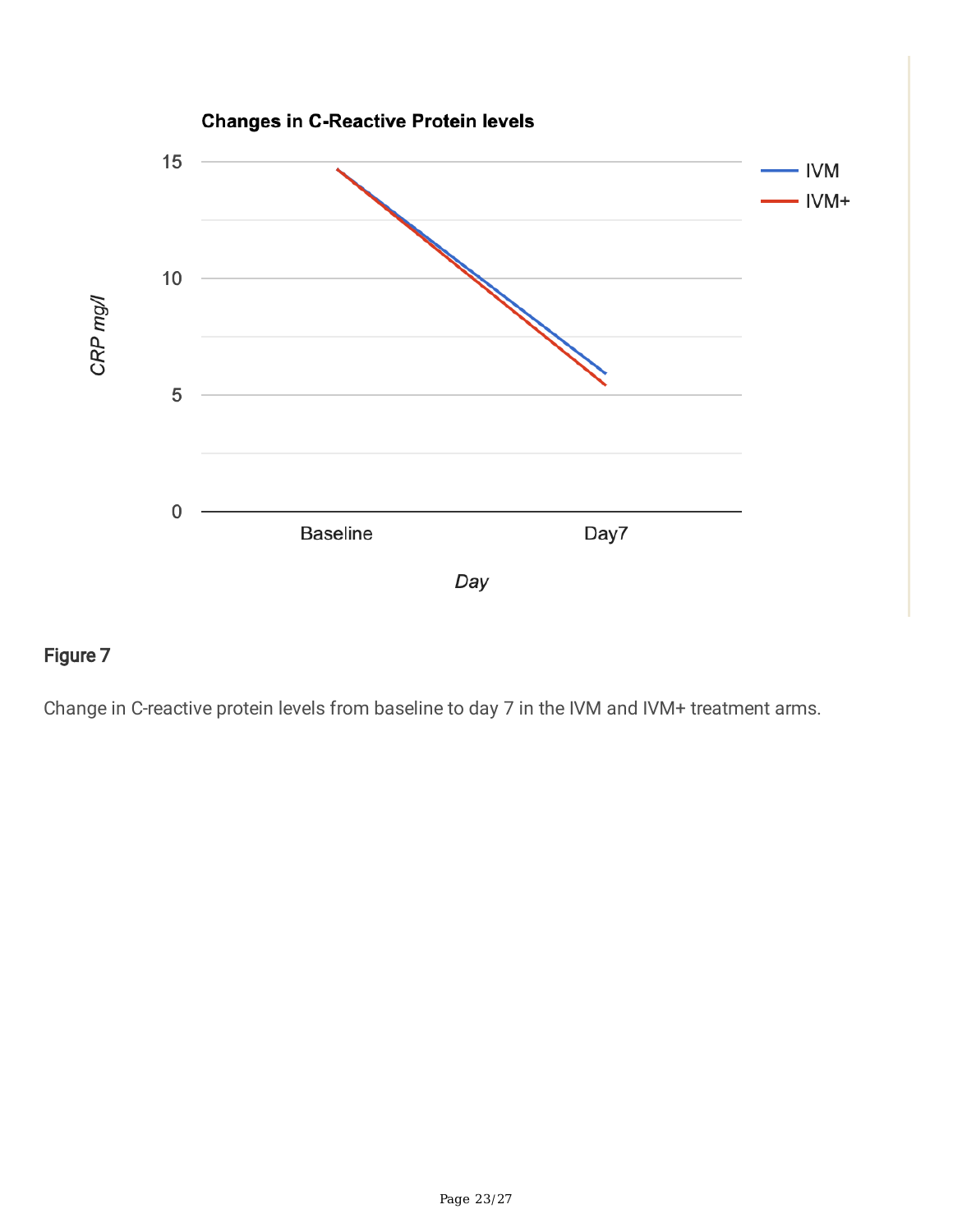

Change in ESR levels from baseline to day 7 P=0.0025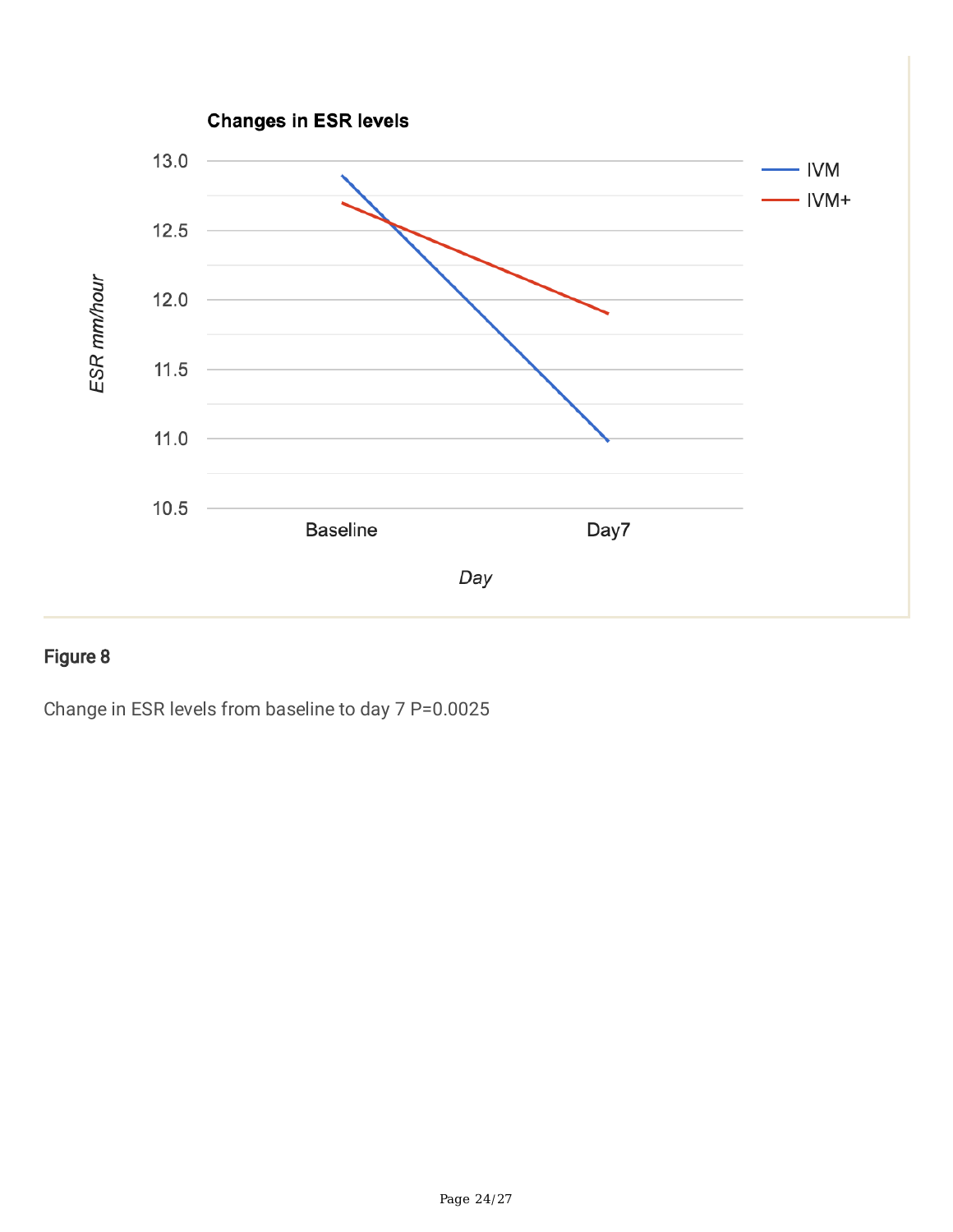

Legend not available with this version of the manuscript.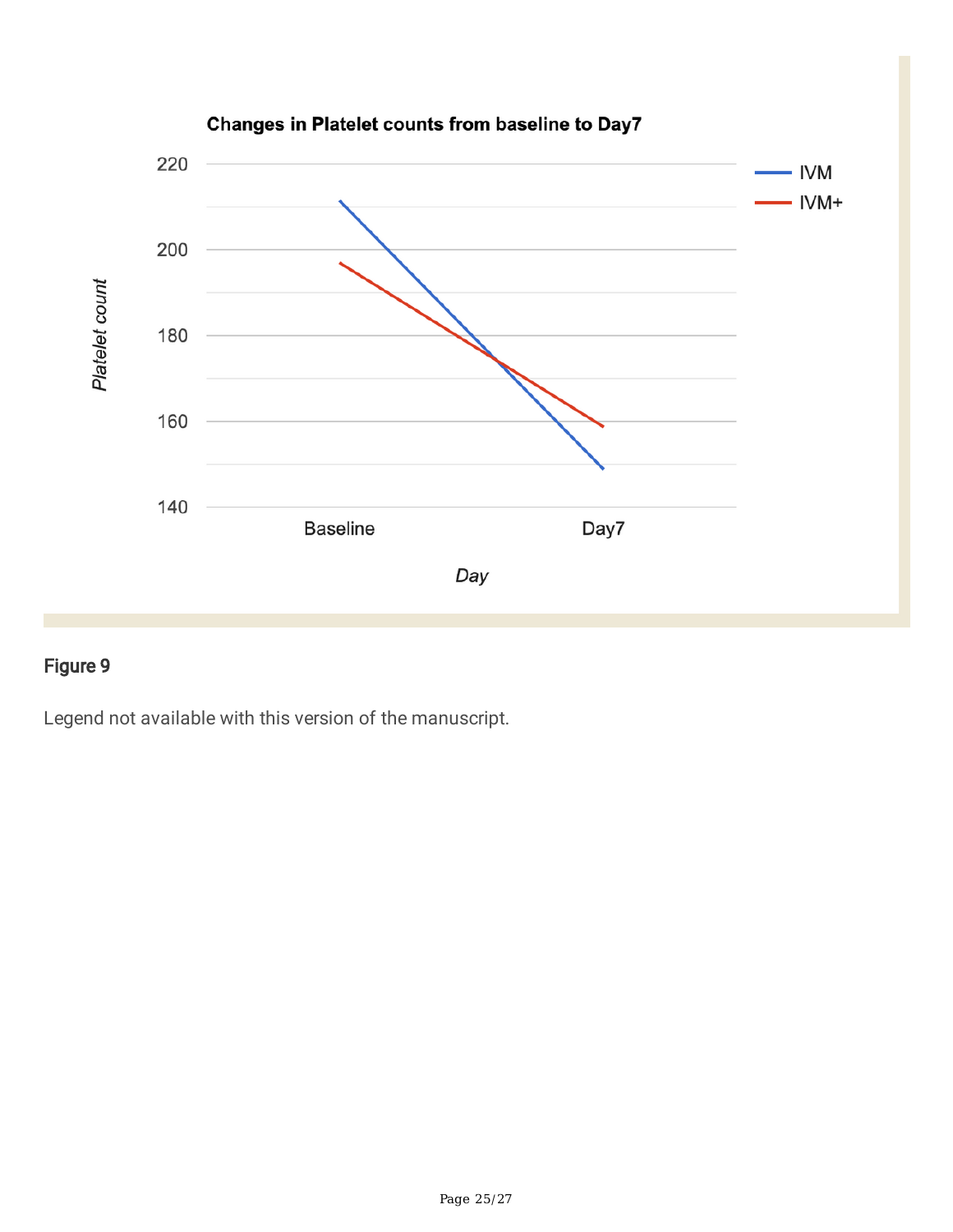

Self-reported clinical status of patients over time using adjusted predictions of treatment-by-day interaction with 95% confidence interval error bars. 1-much worse/very bad; 5-Much improved/Very good.